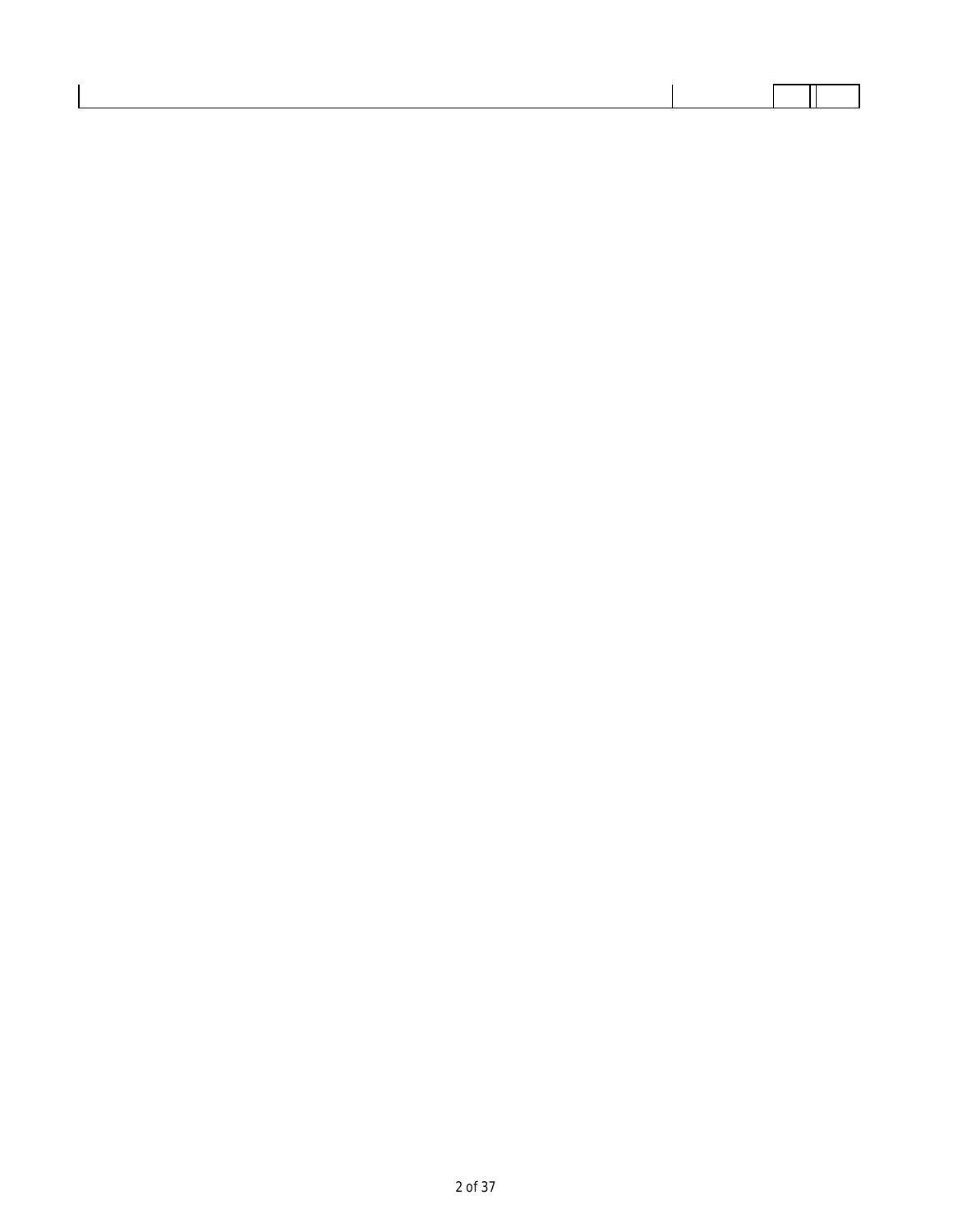|  |  |  | <b>Section I. Program Operations and Management</b> |  |
|--|--|--|-----------------------------------------------------|--|
|--|--|--|-----------------------------------------------------|--|

Name, address and telephone number of organization:

Is the organization designated as a Direct Service Provider? The Manuscript Control of the North Control of No

Define the geographical area or mile radius serviced by the program.

Identify the location of all sites operated by the program.

List the type of services provided by the program: (All)

| What is the governing body of the organization?<br>Local Government (City or County)<br><b>Board of Directors</b><br>Non Profit<br><b>For Profit</b><br>Other |     |    |
|---------------------------------------------------------------------------------------------------------------------------------------------------------------|-----|----|
| Does the Program have a Board of Directors?                                                                                                                   | Yes | No |
| When was the last meeting:                                                                                                                                    |     |    |
| Does the agency have Articles of Incorporation? (Review/Copy)                                                                                                 | Yes | No |
| Does the agency file a State Corporate Report?<br>(Obtain copy)<br>Date filed:                                                                                | Yes | No |
| Is the agency in good standing with the State Corporation Commission?                                                                                         | Yes | No |
| Does the program have an Advisory Council?                                                                                                                    | Yes | No |
| How often do they meet?                                                                                                                                       |     |    |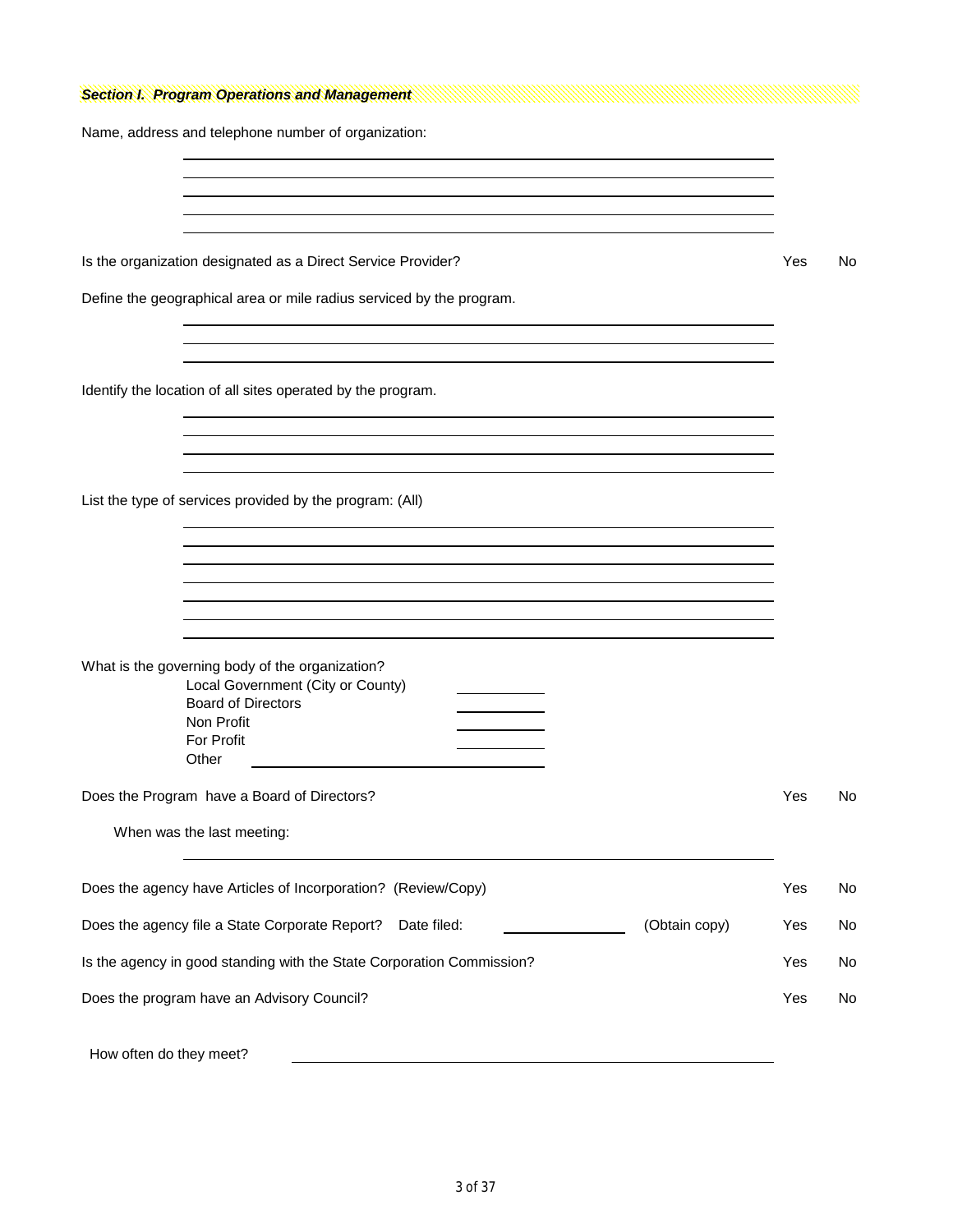Give a brief narrative of the composition, role, and functions of the Advisory Council.

How often does the Program Director and staff meet with Advisory Council?

| Does the program have a policy on selecting and dismissing Advisory Council members? |                                                                                                  | Yes | No |
|--------------------------------------------------------------------------------------|--------------------------------------------------------------------------------------------------|-----|----|
| Does the organization have a current organizational chart?                           |                                                                                                  | Yes | No |
| When was the most recent public hearing held?                                        |                                                                                                  |     |    |
| When was the most recent Quality of Services Survey conducted?<br>(obtain copy)      |                                                                                                  |     |    |
| Does the organization have an Emergency and Inclement Weather Plan?<br>(obtain copy) |                                                                                                  | Yes | No |
| Does the organization have adequate insurance coverage for:                          |                                                                                                  |     |    |
|                                                                                      | Accident                                                                                         | Yes | No |
|                                                                                      | Fire                                                                                             | Yes | No |
|                                                                                      | Theft                                                                                            | Yes | No |
|                                                                                      | <b>Fidelity Bond</b>                                                                             | Yes | No |
|                                                                                      | <b>Professional Liability</b>                                                                    | Yes | No |
|                                                                                      | Directors and Officer Liability                                                                  | Yes | No |
|                                                                                      | Vehicle & General Liability                                                                      | Yes | No |
| Does the program have policies and procedures established for the following:         |                                                                                                  |     |    |
|                                                                                      | Bingo and Games of Chance                                                                        | Yes | No |
|                                                                                      | Participant Code of Conduct                                                                      | Yes | No |
|                                                                                      | <b>Participant Grievances</b>                                                                    | Yes | No |
|                                                                                      | <b>Political Activity</b>                                                                        | Yes | No |
|                                                                                      | <b>Affirmative Action</b>                                                                        | Yes | No |
|                                                                                      | <b>Eligibility for Obtaining Services</b>                                                        | Yes | No |
|                                                                                      | Enrollment/Dismissing of Participants from Services                                              | Yes | No |
|                                                                                      | Program Income                                                                                   | Yes | No |
|                                                                                      | <b>Fund Raising</b>                                                                              | Yes | No |
|                                                                                      | Vehicle Maintenance                                                                              | Yes | No |
|                                                                                      | <b>Equipment Maintenance</b>                                                                     | Yes | No |
|                                                                                      | Do all sites operated by the contractor meet American's with Disabilities Act (ADA) requirements | Yes | No |
|                                                                                      |                                                                                                  |     |    |
|                                                                                      |                                                                                                  |     |    |
|                                                                                      |                                                                                                  |     |    |
| Do all facilities meet fire, safety, health, sanitation and construction codes?      |                                                                                                  | Yes | No |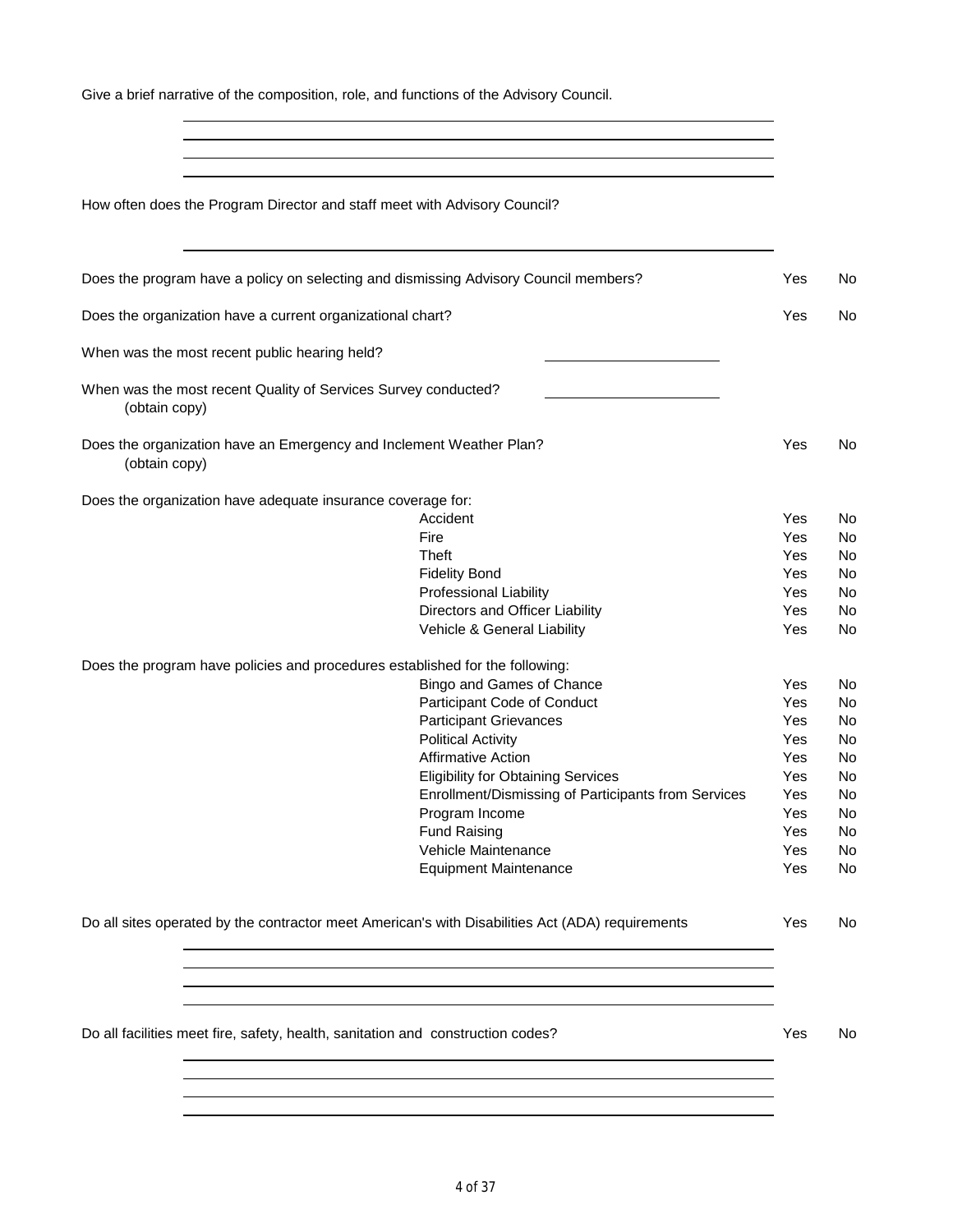Are all facilities maintained in good operating condition and secured by locks? Yes No

Are the following posted in a conspicuous location?

|                                                                                        | Rights of eligible persons                 | Yes | No |
|----------------------------------------------------------------------------------------|--------------------------------------------|-----|----|
|                                                                                        | Full cost of meal for ineligible persons   | Yes | No |
|                                                                                        | Policy for serving ineligible persons      | Yes | No |
|                                                                                        | Recommended contribution amount & how used | Yes | No |
|                                                                                        | Menus in large print                       | Yes | No |
|                                                                                        | Participant grievance procedures           | Yes | No |
|                                                                                        | EID report                                 | Yes | No |
|                                                                                        | <b>Food Service Permit</b>                 | Yes | No |
|                                                                                        | <b>Fire Inspection Reports</b>             | Yes | No |
|                                                                                        | Drug Free Workplace                        | Yes | No |
|                                                                                        | Carry-out meals policy                     | Yes | No |
|                                                                                        | Participant Code of Conduct                | Yes | No |
|                                                                                        | Program Code of Conduct                    | Yes | No |
|                                                                                        | <b>Fund Raising Policy</b>                 | Yes | No |
|                                                                                        | <b>Evacuation Plan</b>                     | Yes | No |
|                                                                                        | Exit signs                                 | Yes | No |
| Are evacuation procedures (fire drills) performed on a bi-annual basis and documented? |                                            | Yes | No |

If "No" explain:

|  |  |  |  |  |  | Has training been provided to all staff, volunteers, advisory council members and board of directors? |
|--|--|--|--|--|--|-------------------------------------------------------------------------------------------------------|
|--|--|--|--|--|--|-------------------------------------------------------------------------------------------------------|

| <b>Required Certified Training</b>     |     |     |
|----------------------------------------|-----|-----|
| <b>Older Americans Act</b>             | Yes | No. |
| Non-Metro AAA Policies & Procedures    | Yes | No. |
| <b>Contract Compliance</b>             | Yes | No. |
| <b>Financial Management</b>            | Yes | No. |
| <b>SAMS Overview</b>                   | Yes | No. |
| <b>Reporting Process</b>               | Yes | No. |
| <b>Advisory Council Training</b>       | Yes | No. |
| Board of Director's Training           | Yes | No. |
| <b>Customer Services</b>               | Yes | No. |
| Program Code of Conduct                | Yes | No. |
| <b>Service Definitions</b>             | Yes | No. |
| Confidentiality/HIPAA                  | Yes | No. |
| Legislative Process                    | Yes | No. |
| In-House Training                      |     |     |
| Nutrition/Meal Preparation             | Yes | No. |
| Kitchen Safety                         | Yes | No. |
| <b>CPR/First Aid/Emergency</b>         | Yes | No. |
| Vehicle Safety/Maintenance             | Yes | No. |
| Code of Conduct                        | Yes | No. |
| <b>Proper Documentation</b>            | Yes | No. |
| <b>Sanitary Methods</b>                | Yes | No. |
| Provider Policy & Procedure Compliance | Yes | No. |
|                                        |     |     |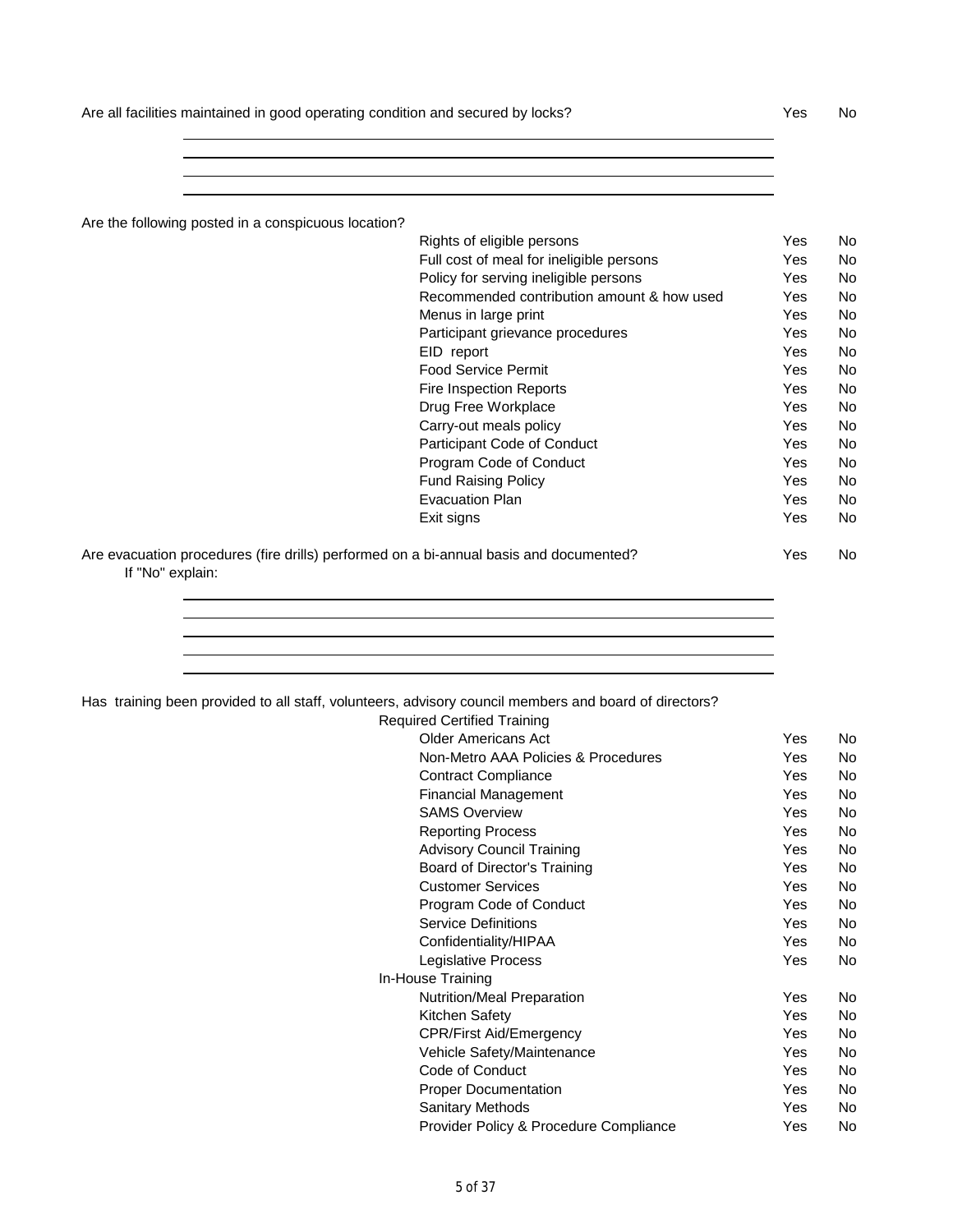| Personnel Supervisory             | Yes | - No |
|-----------------------------------|-----|------|
| Fire Safety/Prevention/Evacuation | Yes | - No |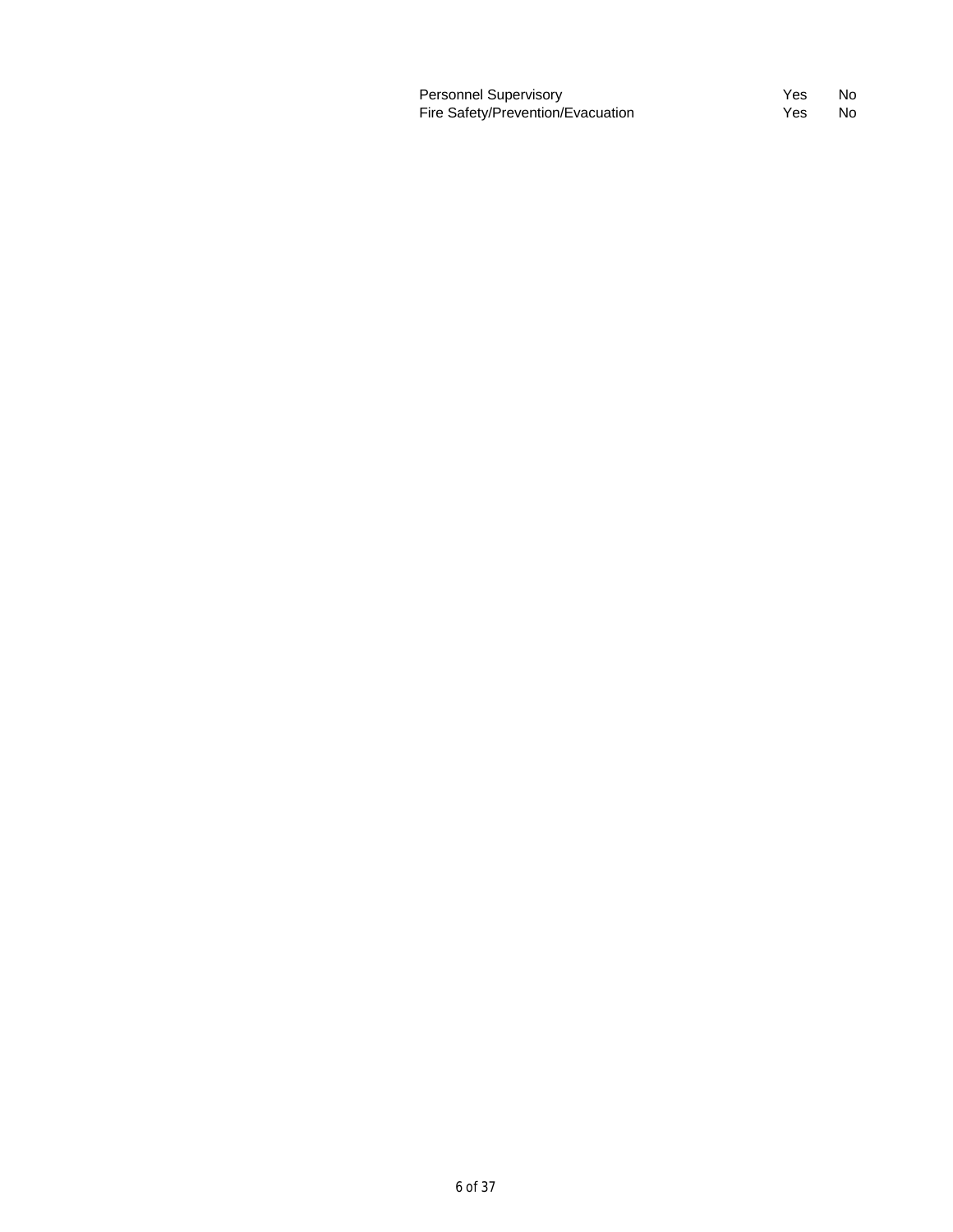#### **Capital Outlay**

Are there any outstanding contracts for Capital Outlay? 
<br>
Are there any outstanding contracts for Capital Outlay?

What governmental agency received the appropriations? (County/City) Provide copy of backup document

What funding, if needed, will be used to support the operations and maintenance of the new project?

If no operational funding is available what alternative plans are in place?

What is the funding source for the project? Severance Tax Bonds and/or General Obligation Bonds.

What timeframe is in place for draw-down of funds? (Has the funding been encumbered or is it being actively drawn down)?

What is the current status of capital outlay projects? (In process, active, non-active)

What is the timeframe for completion of projects?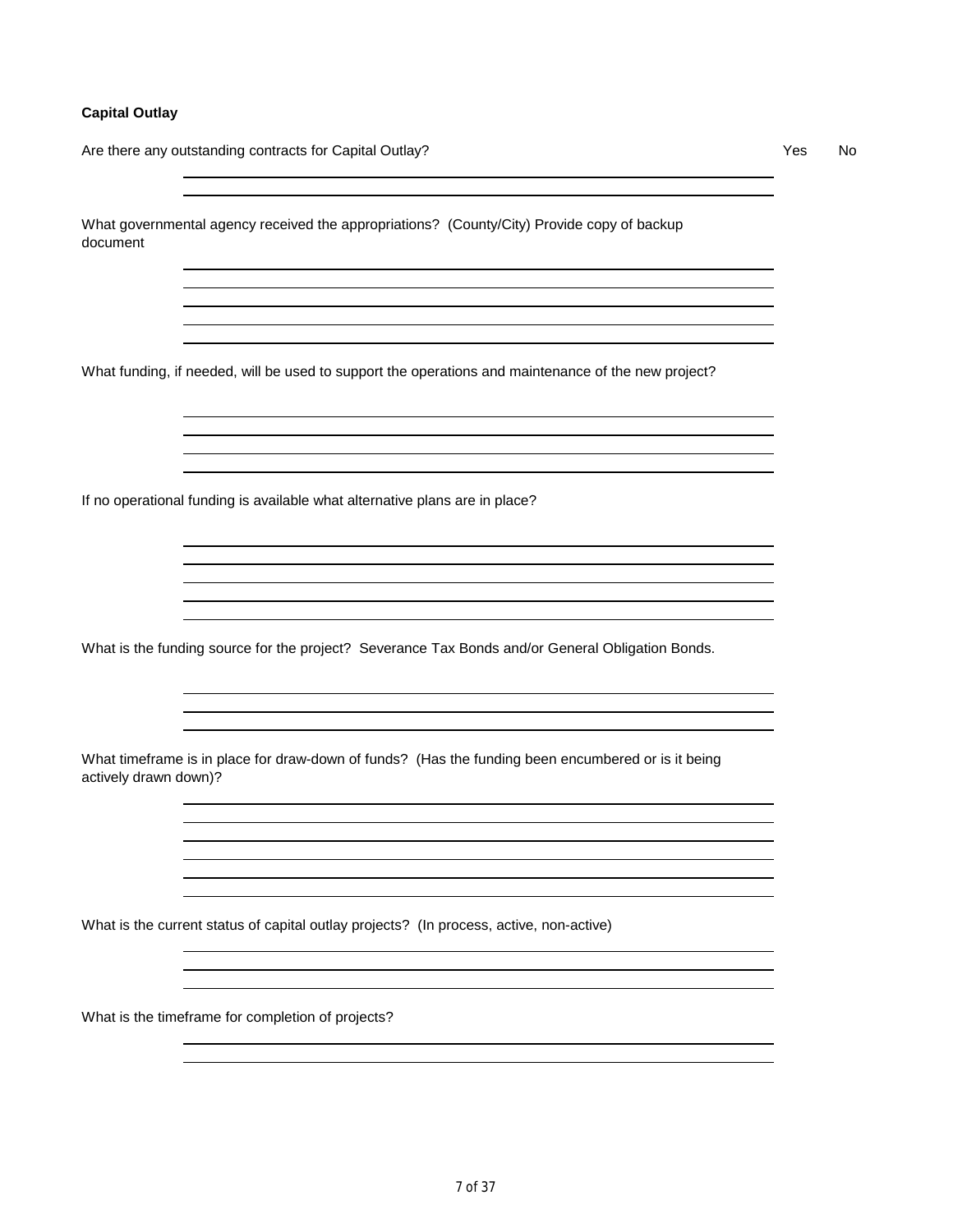Which senior sites are being affected by the projects?

How is capital outlay funding tracked? (Provide financial backup) Has funding been reconciled? Yes No **General Personnel and Fringe Benefits** Does the organization have a current staffing plan for review? The Most Controller and Most Controller No No No Are job descriptions written, signed and on file for every position? The North Control of the North Control of No Does the organization have a current personnel policy manual? The North Control of the Ves North North North North North North North North North North North North North North North North North North North North North North Minimum contents: Hiring procedures No. 2006 No. 2016 No. 2016 No. 2016 No. 2016 No. 2016 No. 2017 No. 2016 No. 2017 No. 2017 No Firing procedures No. 2006 No. 2012 12:30 No. 2013 Grievance procedures No and Series No and Yes No Promotion/demotion procedures The Monte Yes No Vacation policy **Yes** No Sick leave policy and the set of the Sick leave policy of the Sick Leave of the Sick Leave of the Sick Leave Compensatory time off policy **Yes** No Education leave policy and the Monte Yes No Holiday policy **No. 2018** No. 2019 No. 2019 No. 2019 No. 2019 No. 2019 No. 2019 No. 2019 No. 2019 No. 2019 No. 2019 No. 2019 No. 2019 No. 2019 No. 2019 No. 2019 No. 2019 No. 2019 No. 2019 No. 2019 No. 2019 No. 2019 No. 201 Performance evaluation procedures Theorem No Hours of work No. 2008 No. 2012 12:30 No. 2013 No. 2014 No. 2014 No. 2014 No. 2014 No. 2014 No. 2014 No. 2014 No. 2014 No. 2014 No. 2014 No. 2014 No. 2014 No. 2014 No. 2014 No. 2014 No. 2014 No. 2014 No. 2014 No. 2014 No. Compensation rates **Yes** No Pay periods Yes No Disciplinary action procedures The Monte Yes No Time accountability procedures and documentation Yes No Conduct policies - to include sexual harassment Yes No<br>Non-discrimination policy<br>Non-discrimination policy Non-discrimination policy **No. 2018** Yes No. Drug free workplace Yes No How many individuals are employed by the organization? What percentage of employees are: Full time Part Time Does the organization conduct reference checks prior to hiring employees. The Most Checks No Are background checks performed for staff providing in-home services (homemaker, personal care, Yes No chore, respite, home-delivered meals drivers)? What procedures are followed to insure that the recruitment process is open and fair?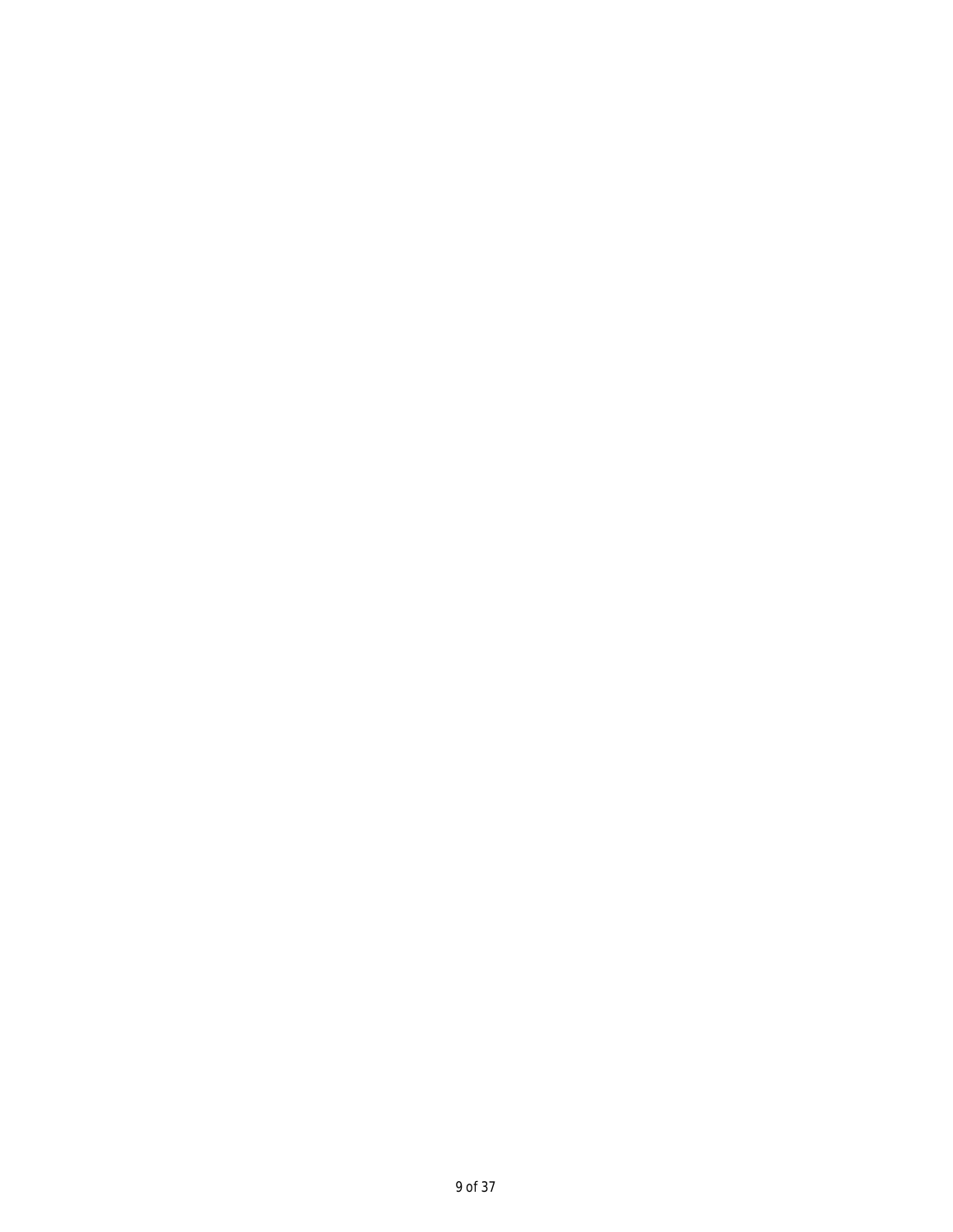What procedures are followed to assure that qualified individuals are selected for each open position?

| Are employees compensated fairly and equitably? How is this determined?                                                                    | Yes | No |
|--------------------------------------------------------------------------------------------------------------------------------------------|-----|----|
|                                                                                                                                            |     |    |
| Have any employees been laid off in the past year?                                                                                         | Yes | No |
| Do employees receive bonuses?                                                                                                              | Yes | No |
| Who approves bonuses?                                                                                                                      |     |    |
| How often are bonuses given?                                                                                                               |     |    |
| How often are employees evaluated?                                                                                                         |     |    |
|                                                                                                                                            |     |    |
| <b>Section II. Financial Standards and Management</b>                                                                                      |     |    |
| Is the Program on Direct Purchase of Service or Expense Reimbursement (SA1)?<br>Direct Purchase of Service<br><b>Expense Reimbursement</b> |     |    |
| List all staff, with their job titles, that participate in the financial management of the program?                                        |     |    |
|                                                                                                                                            |     |    |
|                                                                                                                                            |     |    |
| List all personnel that are bonded and identify their job titles:                                                                          |     |    |
|                                                                                                                                            |     |    |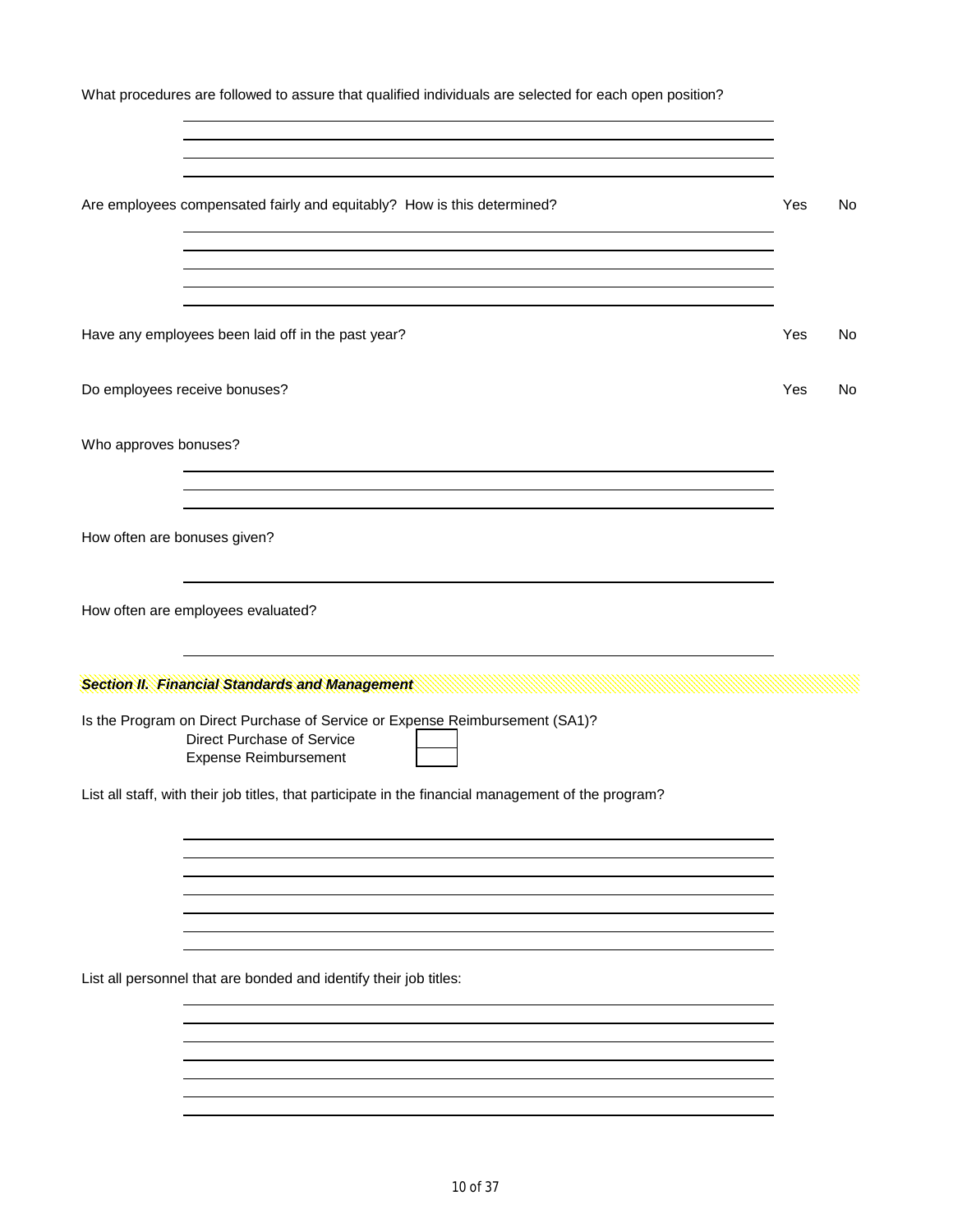| Does the agency receive other funds (City , County, United Way, FEMA, Title XX etc., Volunteer)<br>Review/Copy)<br>List:        |      | Yes        | No       |
|---------------------------------------------------------------------------------------------------------------------------------|------|------------|----------|
|                                                                                                                                 |      |            |          |
|                                                                                                                                 |      |            |          |
| Are assessments and/or reviews conducted by other funding sources<br>Obtain Copy<br>Dates:                                      |      | Yes        | No.      |
| Does the program have a financial policy and procedures manual?                                                                 |      | Yes        | No.      |
| If yes, does the manual have subsequent updates of policies?<br>If yes, Is the manual available for review by staff and public? |      | Yes<br>Yes | No<br>No |
| Are the following covered in the financial policies and procedures manual:                                                      |      |            |          |
| Lock Box                                                                                                                        |      | Yes        | No       |
| Program Income                                                                                                                  |      | Yes        | No       |
| Petty Cash                                                                                                                      |      | Yes        | No       |
| <b>Fund Raising</b>                                                                                                             |      | Yes        | No       |
| Perpetual Inventory<br>Cash Receipts                                                                                            |      | Yes<br>Yes | No<br>No |
| <b>Disbursements</b>                                                                                                            |      | Yes        | No       |
|                                                                                                                                 |      |            |          |
| Does the organization use a double entry accounting system?                                                                     |      | Yes        | No       |
| Is the program able to produce a full set of books for the assessment?<br>Month or Period assessed:                             |      | Yes        | No       |
| 1. General Ledger                                                                                                               |      |            |          |
| 2. Cash Receipts Journal                                                                                                        |      | Yes        | No.      |
| 3. Cash Disbursement Journal                                                                                                    |      | Yes        | No       |
| 4. Payroll Journal                                                                                                              |      | Yes        | No       |
| 5. Trial Balance<br>6. Income Statements by Service                                                                             |      | Yes<br>Yes | No<br>No |
|                                                                                                                                 |      |            |          |
| Are accounting records separated by contracted services?                                                                        |      | Yes        | No.      |
| Are accounting records maintained on a cash or accrual basis?                                                                   | Cash | Accrual    |          |
| If cash basis accounting is used are records converted to accrual basis for financial reports                                   |      | Yes        | No       |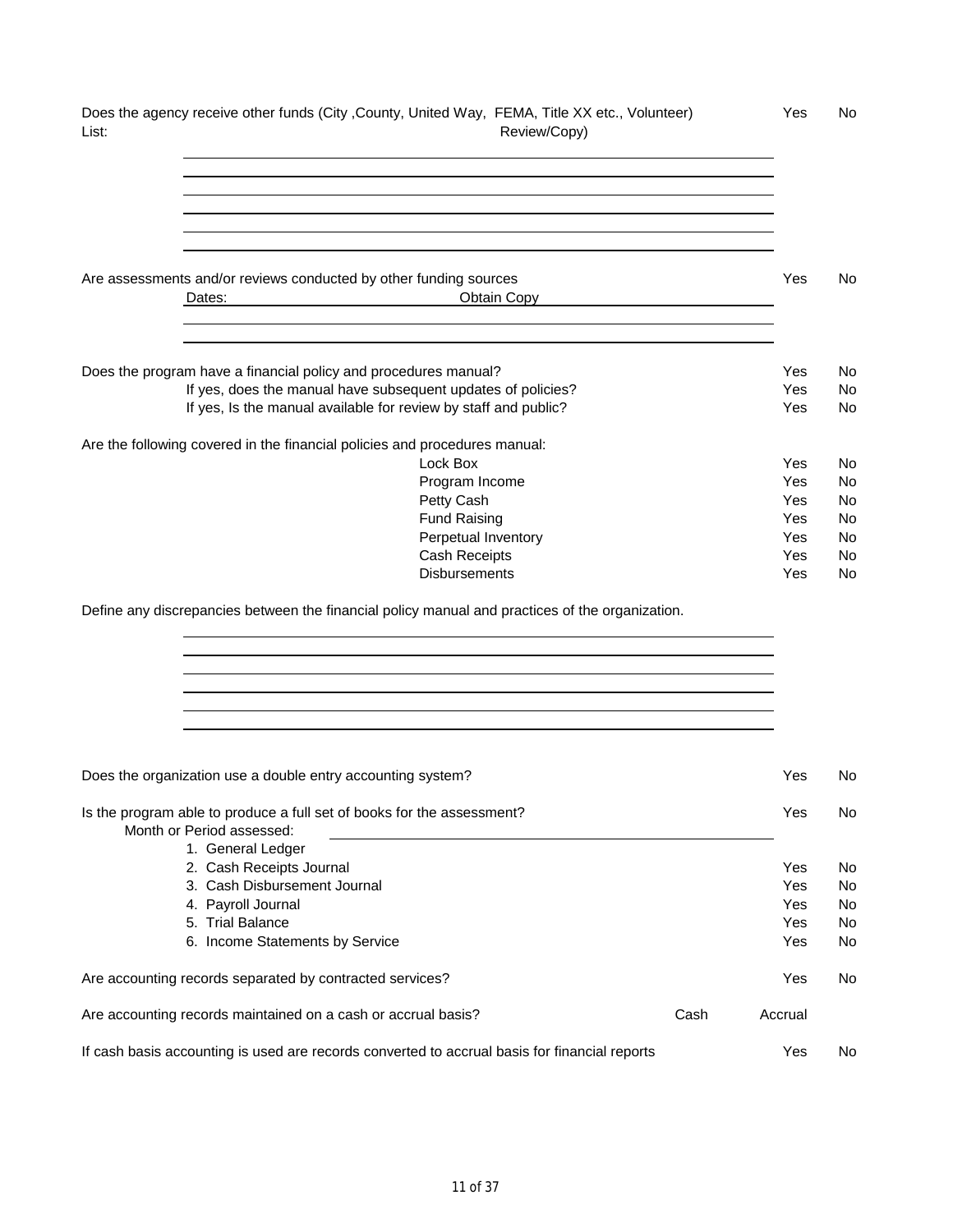| Describe the method used to allocate expenses to various grants and services.                                                                                                                              |     |    |
|------------------------------------------------------------------------------------------------------------------------------------------------------------------------------------------------------------|-----|----|
|                                                                                                                                                                                                            |     |    |
| ,我们也不会有什么。""我们的人,我们也不会有什么?""我们的人,我们也不会有什么?""我们的人,我们也不会有什么?""我们的人,我们也不会有什么?""我们的人                                                                                                                           |     |    |
| When was the last staff time study conducted?<br>(Review)                                                                                                                                                  |     |    |
| Are staff time studies conducted at least semi-annually?                                                                                                                                                   | Yes | No |
| How often is the Nutrition production Study conducted?<br>Quarterly<br>Semi-Annually<br>Other                                                                                                              |     |    |
| List all persons involved in the financial planning process for the program                                                                                                                                |     |    |
| and the control of the control of the control of the control of the control of the control of the control of the<br>How often are financial plans developed?<br>Annually<br>Quarterly                      |     |    |
| Other<br>Describe how the program determined units of service for the program this fiscal year.                                                                                                            |     |    |
| and the control of the control of the control of the control of the control of the control of the control of the                                                                                           |     |    |
| On what types of assumptions were the most recent financial plans developed?<br>(Number of participants by service provided, program and location, types and number of<br>activities by service provided). |     |    |
|                                                                                                                                                                                                            |     |    |
|                                                                                                                                                                                                            |     |    |
| Are revenues projected for each fund source?                                                                                                                                                               | Yes | No |
| What steps are taken if projected revenues are not sufficient to cover projected expenditures?                                                                                                             |     |    |
| Additional revenue sources are sought<br>Operating budget reduced<br>Objectives and assumption changed                                                                                                     |     |    |
|                                                                                                                                                                                                            |     |    |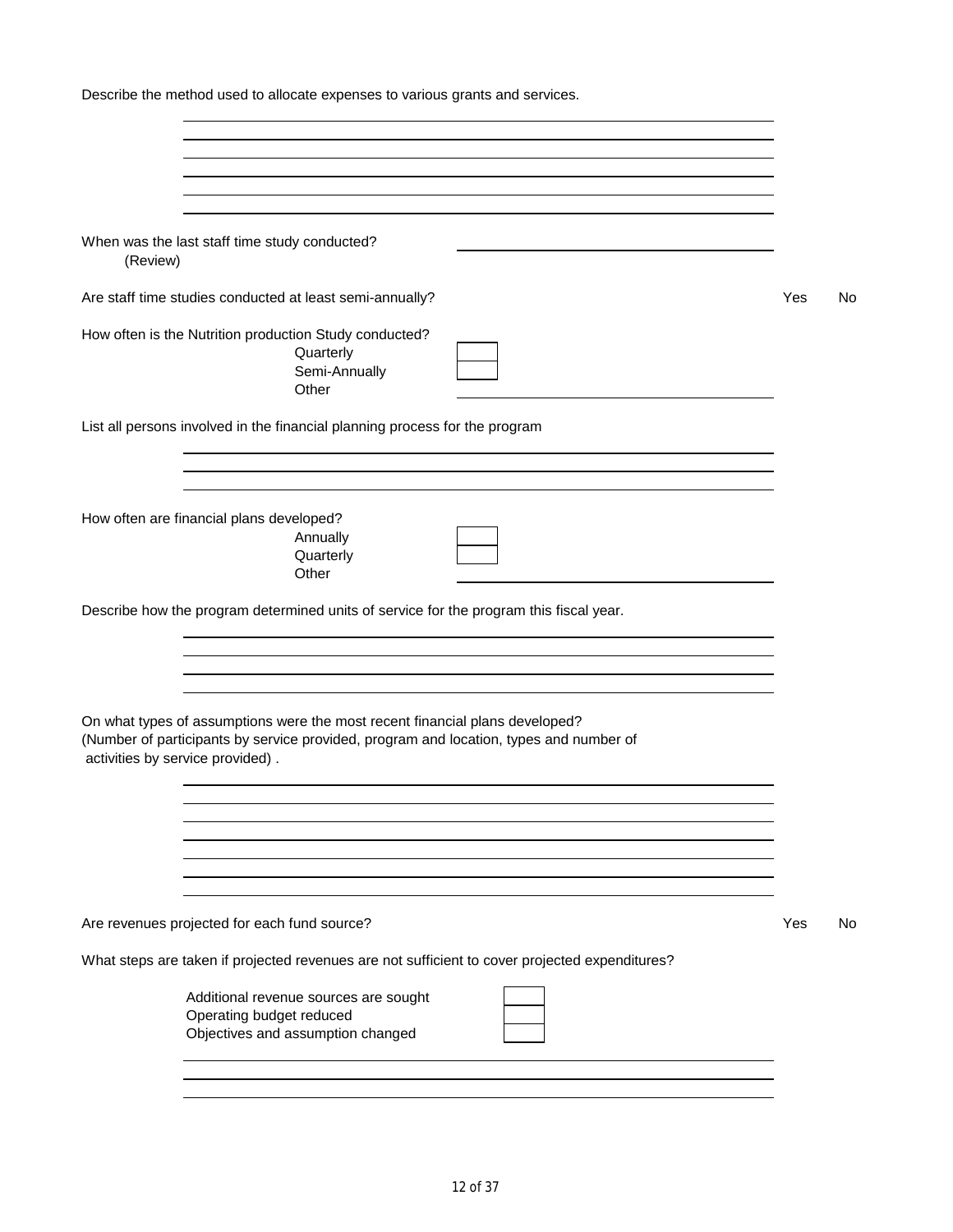Are operating budgets compared with actual revenues and expenditures? The Most Comparent Mess No If so, how often are these comparisons made? What steps are taken if significant variances occur between budgeted and actual revenues? (Significant variance depends on the size of the budget, usually a 100% variance in any cost item is significant) 

Does the budget being used by the program correspond to the Summary of Budgeted Revenues Yes No or the Budget reported on the SA1?

Is the program on budget for the time period being assessed? The Most Constanting Manual Constanting Manual Constanting Manual Constanting Manual Constanting Manual Constanting Manual Constanting Manual Constanting Manual

If "No" describe program's financial position.

Are expenditures allocated correctly to each service? How? Explain  $\blacksquare$  The State State State State No

Has the program met the goals included in the Direct Purchase Agreement?

| Service                           | Contracted | <b>Contracted Units</b> | <b>YTD Units</b> |     |    |
|-----------------------------------|------------|-------------------------|------------------|-----|----|
| <b>Congregate Meals</b>           |            |                         |                  | Yes | No |
| <b>Home Delivered Meals</b>       |            |                         |                  | Yes | No |
| Transportation                    |            |                         |                  | Yes | No |
| Assisted Transportation           |            |                         |                  | Yes | No |
| Case Management                   |            |                         |                  | Yes | No |
| <b>Adult Day Care</b>             |            |                         |                  | Yes | No |
| Chore                             |            |                         |                  | Yes | No |
| Homemaker                         |            |                         |                  | Yes | No |
| <b>Health Education Training</b>  |            |                         |                  | Yes | No |
| Physical Fitness/Exercise         |            |                         |                  | Yes | No |
| <b>Health Screening</b>           |            |                         |                  | Yes | No |
| Respite - Elders                  |            |                         |                  | Yes | No |
| Respite-Grandchildren             |            |                         |                  | Yes | No |
| CG - Access Assistance            |            |                         |                  | Yes | No |
| CG - Counseling                   |            |                         |                  | Yes | No |
| <b>CG</b> - Information Services  |            |                         |                  | Yes | No |
| <b>CG</b> - Supplemental Services |            |                         |                  | Yes | No |

If "No" describe reason for not meeting the goals and the plan to remedy.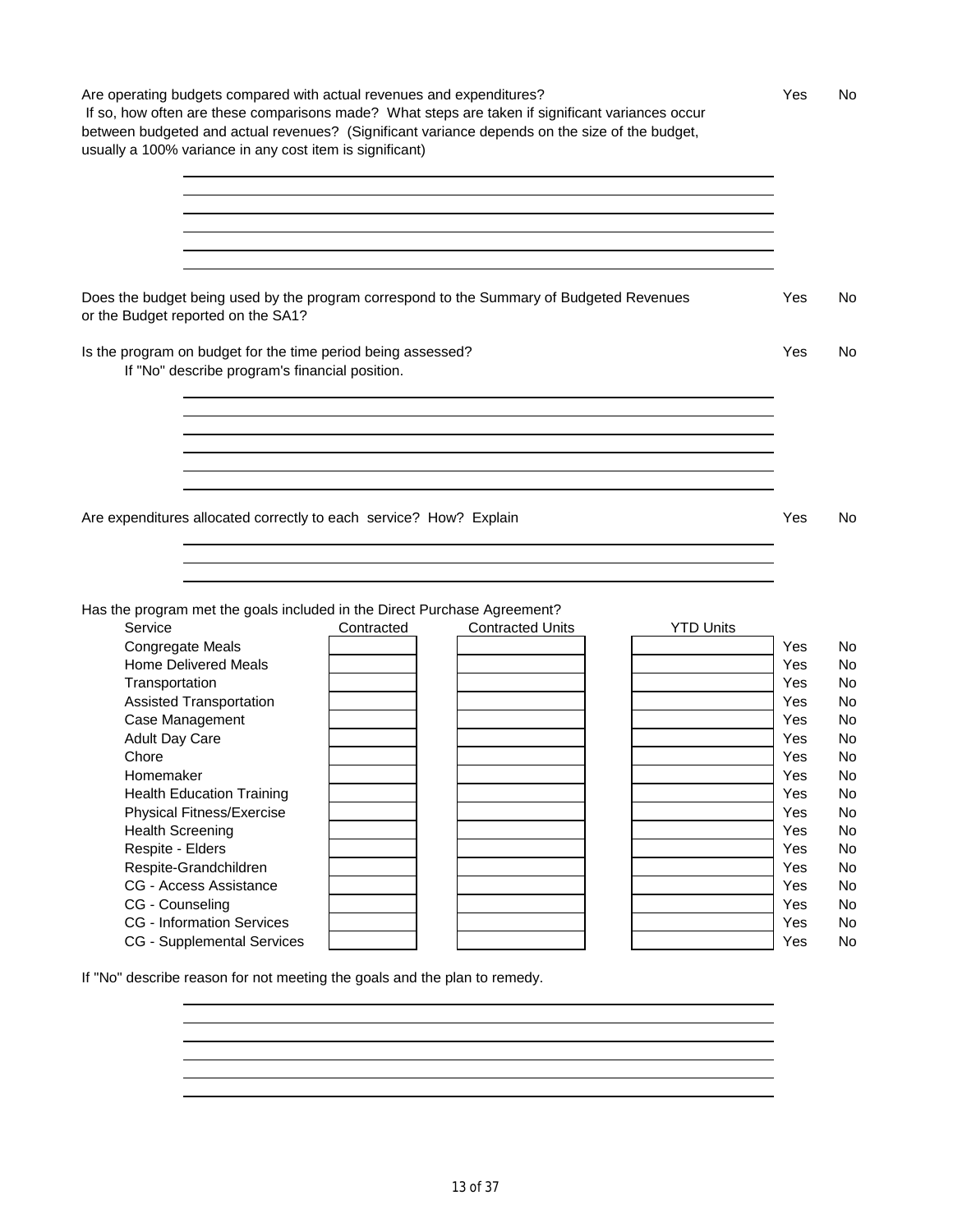| If the program is on Expense Reimbursement (SA1) do the General Ledger expenses reconcile | <b>Yes</b> | No |
|-------------------------------------------------------------------------------------------|------------|----|
| to the SA1 report for the month being assessed?                                           |            |    |

If "No" describe why.

|                            | Is the current cost of each service in line with the contracted unit cost?<br>If "No" describe the difference and reason why.                                                                                                                   | Yes | No |
|----------------------------|-------------------------------------------------------------------------------------------------------------------------------------------------------------------------------------------------------------------------------------------------|-----|----|
|                            | Does the program have other revenues that are not reported to AAA?<br>What type of funds?                                                                                                                                                       | Yes | No |
|                            | <u> 1989 - Johann Barn, amerikan besteman besteman besteman besteman besteman besteman besteman besteman bestema</u><br>What are they used for?<br>Does the organization have Program Income Cash on hand?<br>If "Yes" how much and reason why? | Yes | No |
|                            | What types of program income is earned?<br><b>Participant Contributions</b><br>Proceeds on sale of property<br><b>Insurance Proceeds</b><br><b>Fund Raising</b><br>Other                                                                        |     |    |
|                            | Are participants asked to contribute?                                                                                                                                                                                                           | Yes | No |
| Is contribution voluntary? |                                                                                                                                                                                                                                                 | Yes | No |
|                            | How is confidentiality of contribution assured?                                                                                                                                                                                                 |     |    |

Is the amount of contribution related to the unit cost of the service activity? Yes No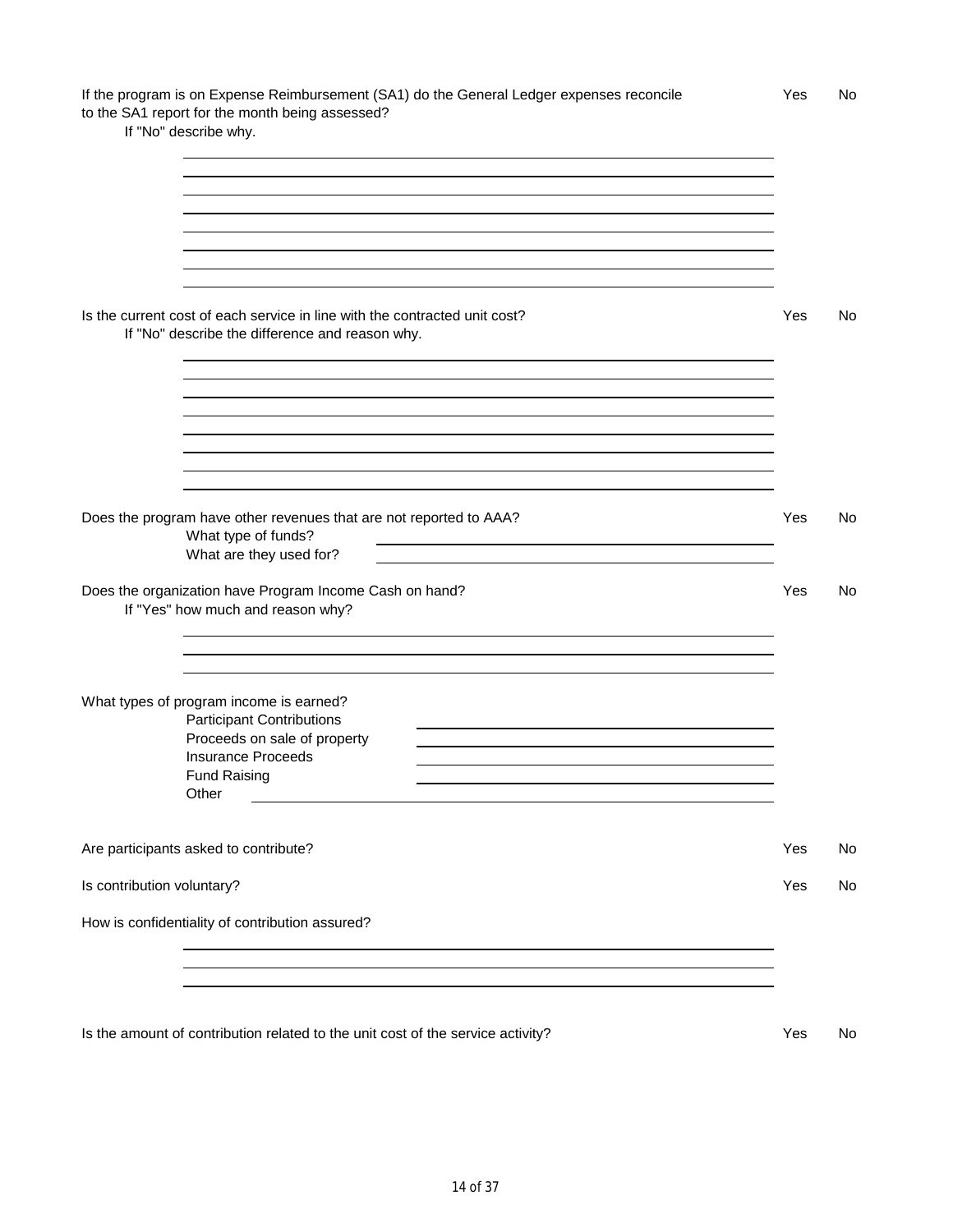How is the program donation amount determined?

| Has the suggested donation amount been approved by the Governing Body?                                                                                                                                                                                                                                                                       | Yes | No  |
|----------------------------------------------------------------------------------------------------------------------------------------------------------------------------------------------------------------------------------------------------------------------------------------------------------------------------------------------|-----|-----|
| Is anyone denied participation if contributions are not made?                                                                                                                                                                                                                                                                                | Yes | No. |
| What staff is involved in the collection of Participant contributions?                                                                                                                                                                                                                                                                       |     |     |
| How are cash receipts from contributions documented by the organization?                                                                                                                                                                                                                                                                     |     |     |
| Do the Daily Cash Reports reconcile to the revenue reported on the General Ledger?<br>Explain any discrepancies                                                                                                                                                                                                                              | Yes | No  |
| and the control of the control of the control of the control of the control of the control of the control of the<br>Does the program follow their policies and procedures for the control of all cash received?<br>(i.e. who receives the funds, counts the funds, deposits the funds, records the funds, etc.)<br>Explain any discrepancies | Yes | No  |
| Is all cash deposited daily?<br>If "No" explain:                                                                                                                                                                                                                                                                                             | Yes | No  |
| Has the program requested a waiver from AAA if Program Income is not deposited daily?<br>(Obtain copy of approval)                                                                                                                                                                                                                           | Yes | No  |
| Where are cash receipts kept prior to deposit?                                                                                                                                                                                                                                                                                               |     |     |
| Are expenditures made out of daily (un-deposited) receipts (donations)?                                                                                                                                                                                                                                                                      | Yes | No  |
| List suggested donation for congregate meals.                                                                                                                                                                                                                                                                                                |     |     |
| Does the amount reflected above coincide with amount posted in facility?                                                                                                                                                                                                                                                                     | Yes | No  |
| What is the full cost of the meal as reflected on the Summary of Budgeted Revenues?                                                                                                                                                                                                                                                          |     |     |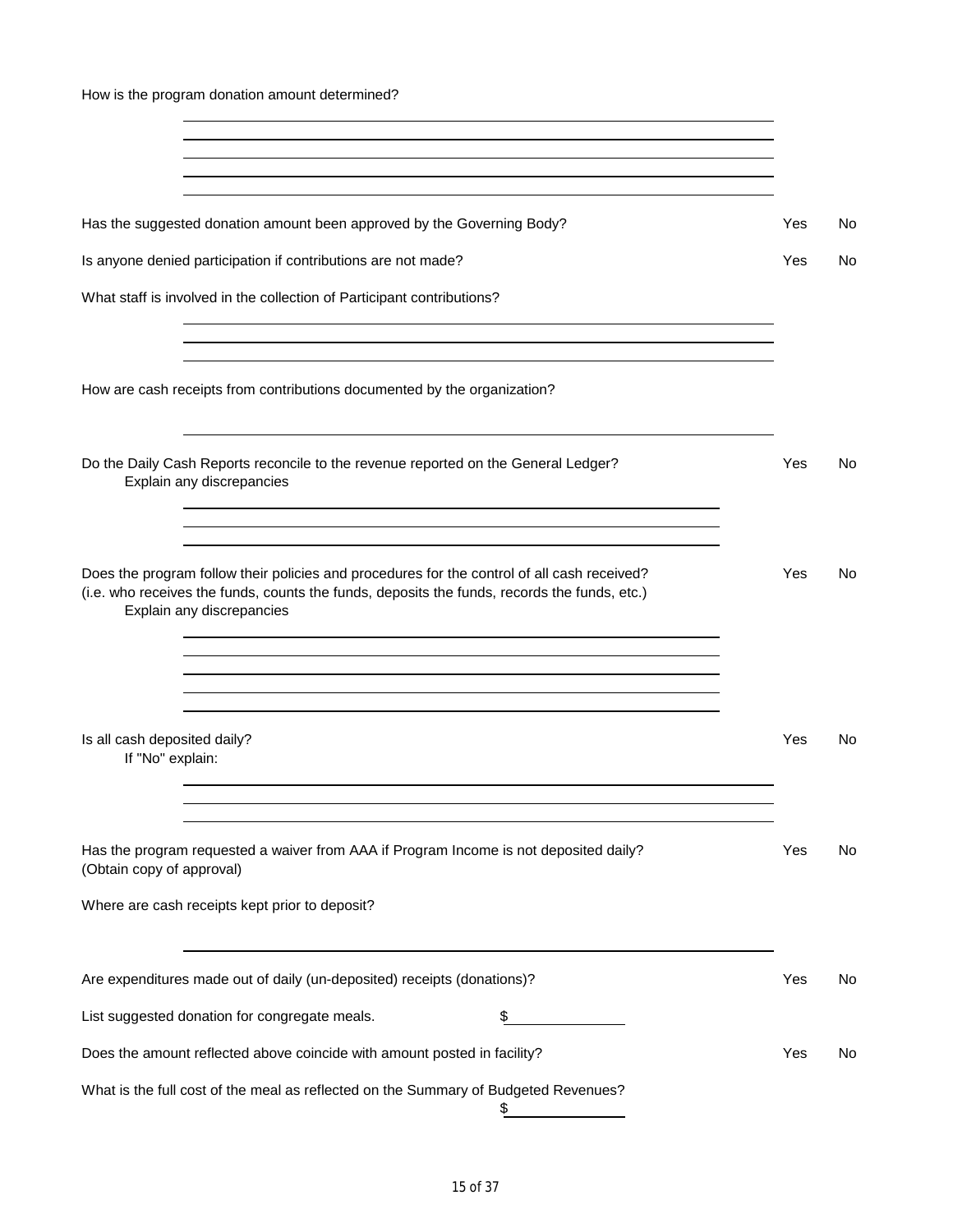Does the amount reflected above coincide with amount posted in facility? The Most Communisty Prest No

If "No" explain:

| Do staff and guests under the age of 60 pay for meals?<br>If yes, how much do they pay per meal?<br>\$ | Yes        | No       |
|--------------------------------------------------------------------------------------------------------|------------|----------|
| Reported on the Meal Count Report (MCR)<br>Reported in SAMS                                            | Yes<br>Yes | No<br>No |
| Who collects the payment?<br>Does someone else pay for these meals?<br>If yes, who pays for the meals? | Yes        | No       |
| Does the revenue reported for Guest and Staff meals reconcile to MCR and SAM's ?<br>If "No" explain:   | Yes        | No       |
|                                                                                                        |            |          |
|                                                                                                        |            |          |
| Is a lock box being used to collect donations?<br>If "No" what method is used?                         | Yes        | No       |
| If "Yes" how often is the box opened?                                                                  |            |          |
| Who monitors the donation box?                                                                         |            |          |
| Does the individual monitoring the box have a key?                                                     | Yes        | No       |
| Is there more than one key to the lock box?                                                            | Yes        | No       |
| Is the lock box in a convenient location?                                                              | Yes        | No       |
| Is there change being given from the box?                                                              | Yes        | No       |
| How many persons count the donations?                                                                  |            |          |
| Describe how contributions for home delivered meals are handled.                                       |            |          |
|                                                                                                        |            |          |
| Is a change fund used?                                                                                 | Yes        | No       |
| Is the balance in the fund verified by a second person each time the change is replenished?            | Yes        | No       |
| Does the organization have a petty cash fund?                                                          | Yes        | No       |
| Who has access to the petty cash?                                                                      |            |          |
| Where is the petty cash fund kept?                                                                     |            |          |
|                                                                                                        |            |          |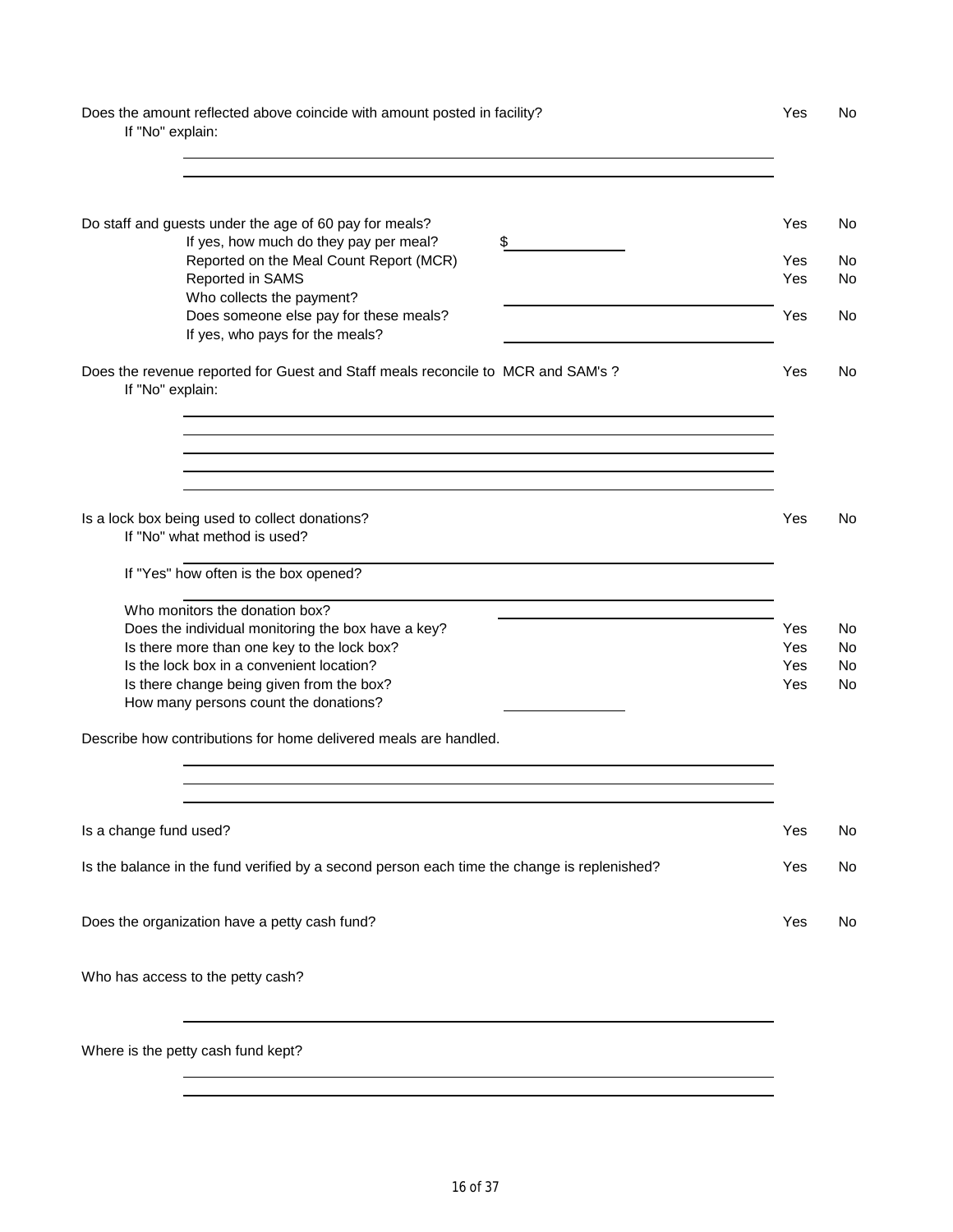What types of expenditures are made from the petty cash fund?

| Does the amount of petty cash seem reasonable?                                                                                                                                                               | Yes | No |
|--------------------------------------------------------------------------------------------------------------------------------------------------------------------------------------------------------------|-----|----|
| Is there a maximum allowed for a single petty cash disbursement?                                                                                                                                             | Yes | No |
| What documentation is required for a petty cash disbursement?                                                                                                                                                |     |    |
| and the control of the control of the control of the control of the control of the control of the control of the<br>Do petty cash vouchers provide adequate financial support?                               | Yes | No |
| How is the petty cash fund replenished?                                                                                                                                                                      |     |    |
| ,我们也不会有什么。""我们的人,我们也不会有什么?""我们的人,我们也不会有什么?""我们的人,我们也不会有什么?""我们的人,我们也不会有什么?""我们的人<br>,我们也不会有什么。""我们的人,我们也不会有什么?""我们的人,我们也不会有什么?""我们的人,我们的人,我们的人,我们的人,我们的人,我们的人,我们的人,我                                         |     |    |
| Does the program use a Purchase Order system?<br>If "No" describe system used.                                                                                                                               | Yes | No |
| Does the program follow their policies and procedures for purchasing?<br>If "No" explain:                                                                                                                    | Yes | No |
|                                                                                                                                                                                                              |     |    |
| How are cash disbursements made by your program for reimbursement of expenditures?                                                                                                                           |     |    |
| What documentation supports disbursements?                                                                                                                                                                   |     |    |
| How is supporting documentation checked before approval of payment? (arithmetic, complete documents,<br>proper signatures, authorization consistent with prescribed organizational policies, reasonableness. |     |    |
|                                                                                                                                                                                                              |     |    |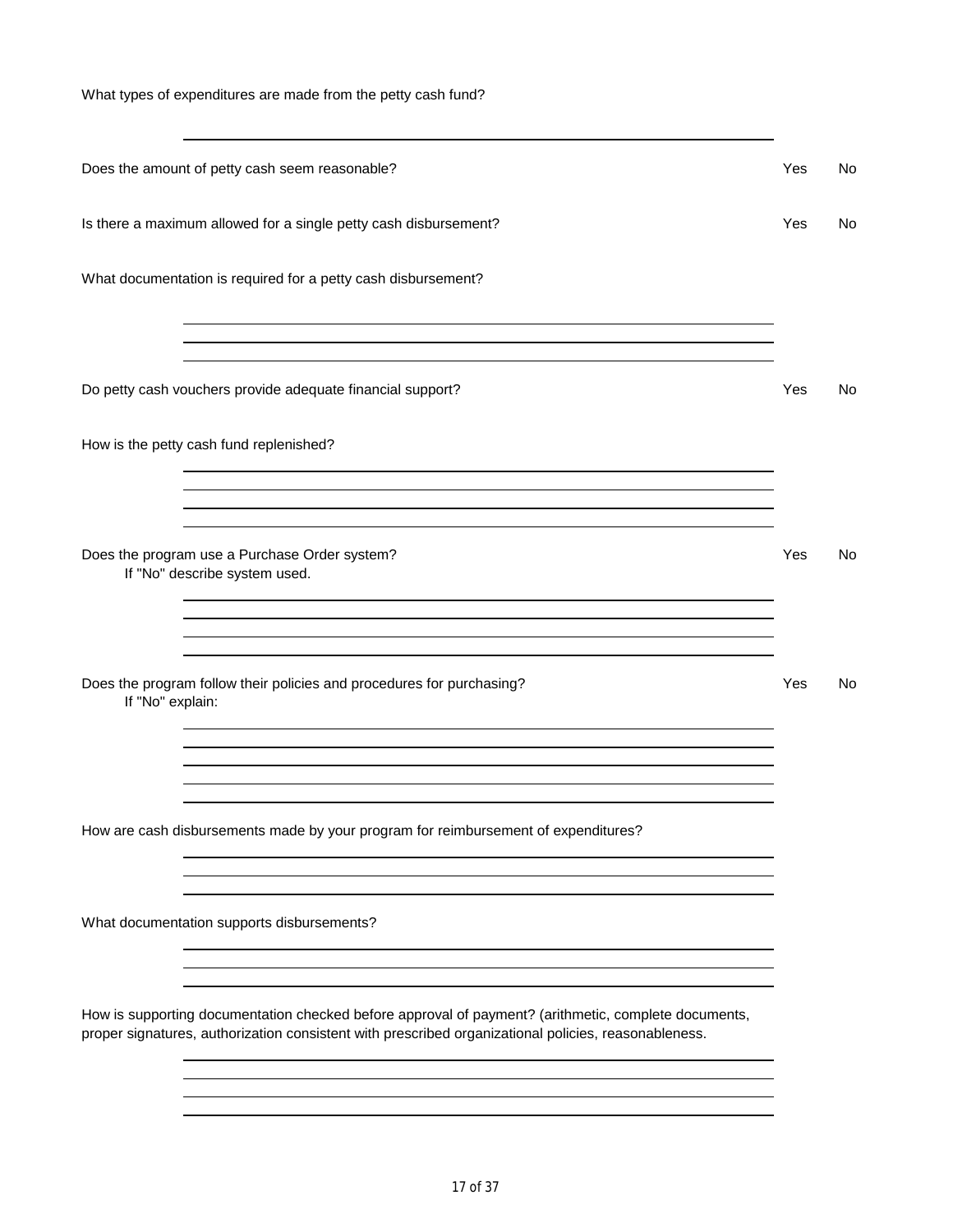Are blank checks signed in advance? The state of the state of the state of the state of the state of the state of the state of the state of the state of the state of the state of the state of the state of the state of the How are voided checks handled? Who is authorized to sign checks? What steps are taken to assure that duplicate payments of invoices are avoided? Where are signed checks stored that have not been mailed? Where are blank checks stored? Who reviews and approves requests? What are the basis for approving requests? Are purchase orders prepared? The contract of the contract of the contract of the contract of the contract of the contract of the contract of the contract of the contract of the contract of the contract of the contract of 18 of 37

How is the verification of proper cash disbursement documented? (date invoice received, initials, account codes, directors signature on invoice or voucher)

Are checks made out to "cash" or "bearer"  $\blacksquare$ 

What process is used to request goods or services for the Program?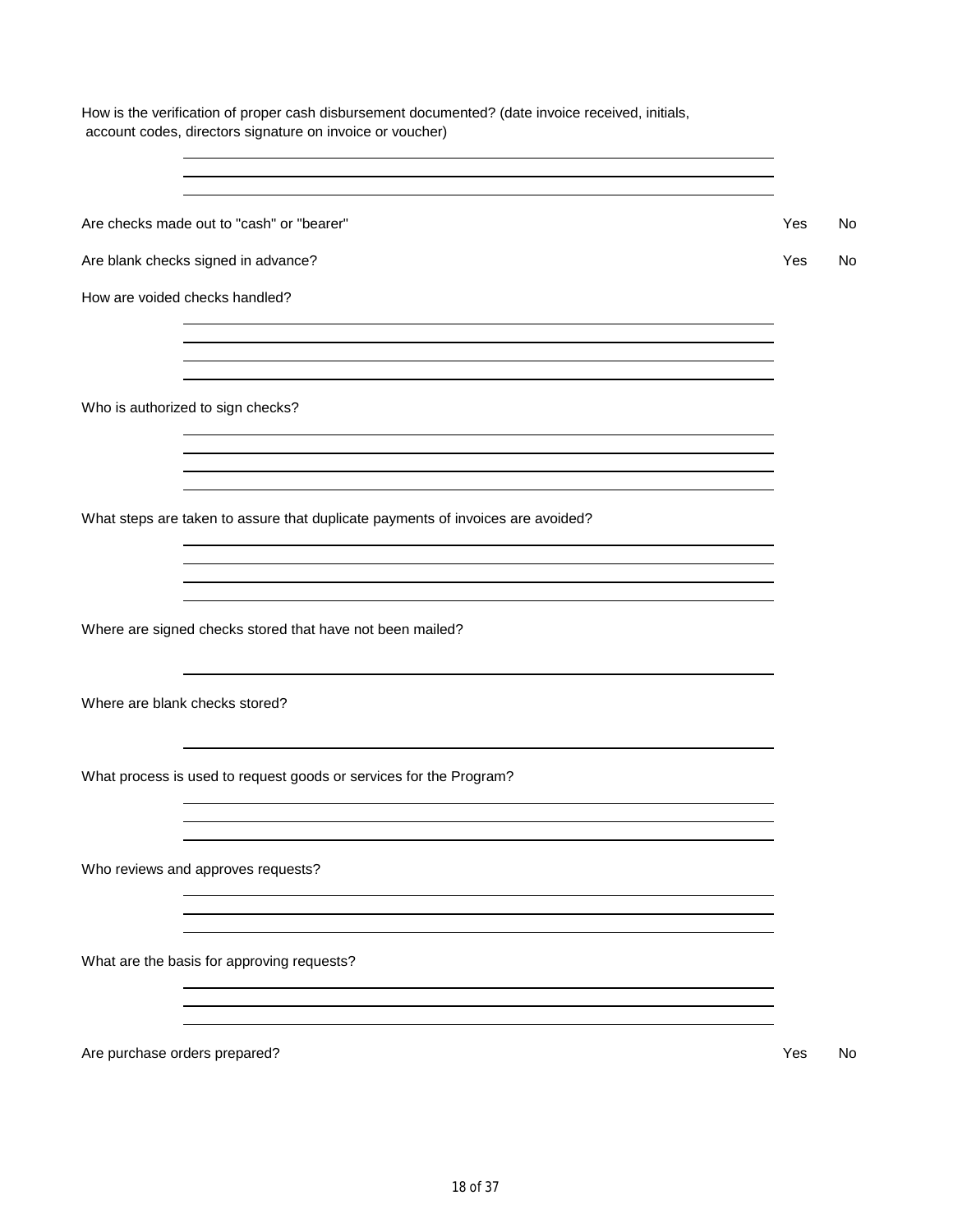| How is the person requesting goods or services informed that a purchase order has been issued?                 |     |           |
|----------------------------------------------------------------------------------------------------------------|-----|-----------|
|                                                                                                                |     |           |
| What procedures are followed to determine that goods received match the type and quantity of<br>goods ordered? |     |           |
|                                                                                                                |     |           |
| How are invoices reviewed before payment?                                                                      |     |           |
| Does the current Accounts Payable on the General Ledger represent the actual payables?<br>If "No" explain:     | Yes | No        |
| Are there any payables more than forty-five (45) days in arrears?<br>If "Yes" explain:                         | Yes | No        |
|                                                                                                                |     |           |
| Are employee withholdings and other deductions recorded as liabilities in the<br>accounting records?           | Yes | <b>No</b> |
| When a payment is made to the federal or state authority is the liability reduced?                             | Yes | <b>No</b> |
| Accrual Basis: Is the employer's share of Social Security taxes recorded in accounting<br>records?             | Yes | No        |

Cash Basis: How is the liability for share of SS taxes recorded? The Most Cash Basis: No

| Does the payroll register for the period being assessed reconcile to the general ledger? |     |     |
|------------------------------------------------------------------------------------------|-----|-----|
| Wages                                                                                    | Yes | No. |
| Federal Withholding                                                                      | Yes | No. |
| State Unemployment                                                                       | Yes | No. |
| <b>Workers' Compensation</b>                                                             | Yes | No. |
| Pension                                                                                  | Yes | No. |
| Health Insurance                                                                         | Yes | No. |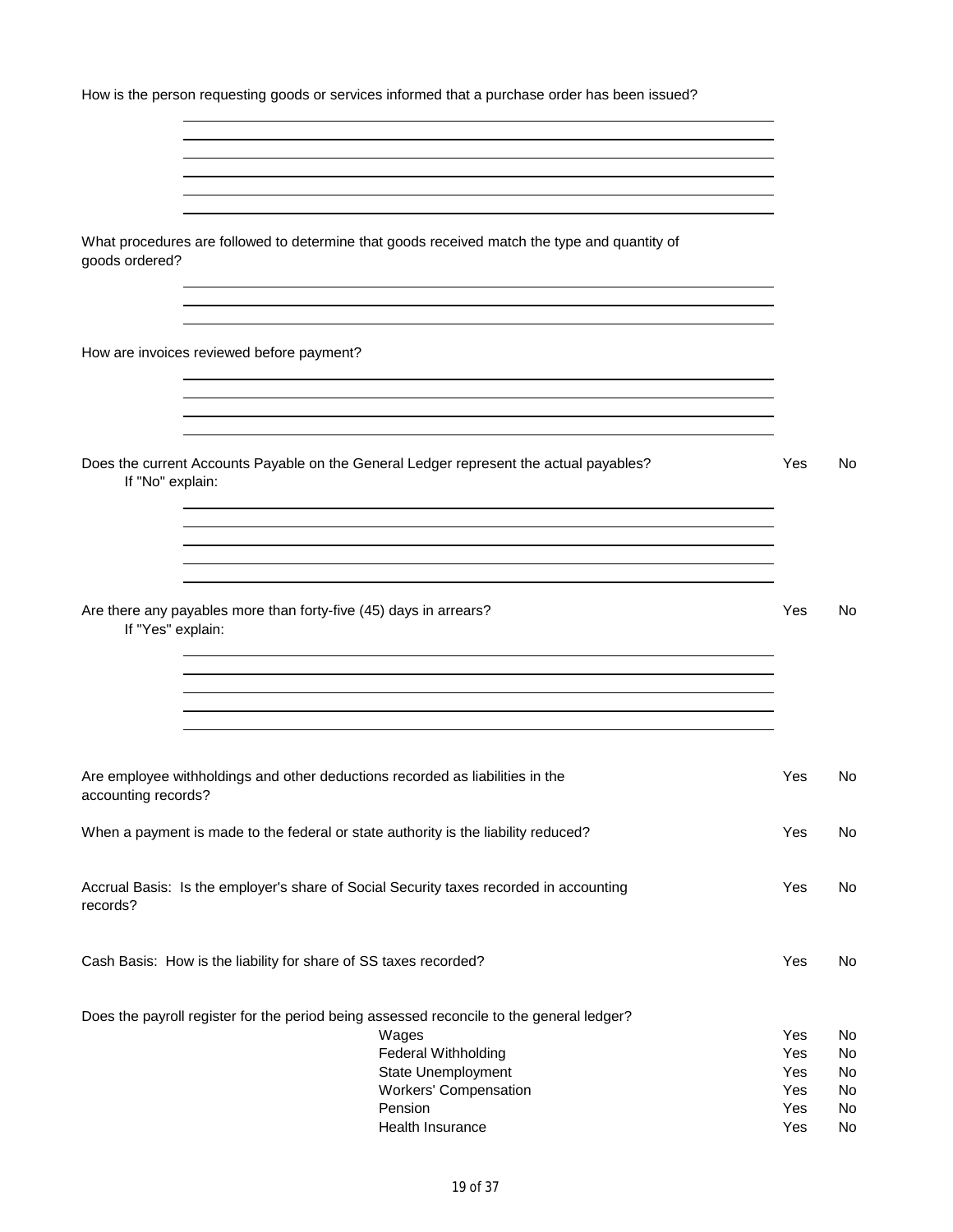| Are W-2 forms prepared for all employees?                                                                                                                                                                                                                                                                                                                                                                                                         | Yes | No  |
|---------------------------------------------------------------------------------------------------------------------------------------------------------------------------------------------------------------------------------------------------------------------------------------------------------------------------------------------------------------------------------------------------------------------------------------------------|-----|-----|
| Are 1099 forms prepared for all individuals who received more that \$600 in the past<br>calendar year for personnel services?                                                                                                                                                                                                                                                                                                                     | Yes | No. |
| Has the organization deposited federal and state income withholding taxes and employer<br>Social Security taxes as required?                                                                                                                                                                                                                                                                                                                      | Yes | No  |
| Have penalties ever been paid to IRS for delinquent withholding tax payments?<br>If "Yes" explain:                                                                                                                                                                                                                                                                                                                                                | Yes | No  |
| Are there notes to support any outstanding loans to the organization?<br>If yes, who signed the note(s)<br><u> 1989 - Johann John Stein, markin fan it fjort fan it fjort fan it fjort fan it fjort fan it fjort fan it fjort f</u><br><u> 1989 - Andrea San Andrea San Andrea San Andrea San Andrea San Andrea San Andrea San Andrea San Andrea San Andr</u><br>,我们也不会有什么。""我们的人,我们也不会有什么?""我们的人,我们也不会有什么?""我们的人,我们的人,我们的人,我们的人,我们的人,我们的人,我们的人,我 | Yes | No  |
| Is the holder of note (lender) in any way associated with the organization?                                                                                                                                                                                                                                                                                                                                                                       | Yes | No  |
| Are there lease agreements to support any lease/contract held by organization?                                                                                                                                                                                                                                                                                                                                                                    | Yes | No. |
| Is the lessor in any way associated with the organization?                                                                                                                                                                                                                                                                                                                                                                                        | Yes | No  |
| Are un-liquidated obligations reflected in the most recent grant report?                                                                                                                                                                                                                                                                                                                                                                          | Yes | No  |
| Are there any contingent liabilities?<br>If "Yes" explain:<br>and the control of the control of the control of the control of the control of the control of the control of the                                                                                                                                                                                                                                                                    | Yes | No  |
| How many bank accounts are maintained?                                                                                                                                                                                                                                                                                                                                                                                                            |     |     |
| Are bank statements reconciled promptly?                                                                                                                                                                                                                                                                                                                                                                                                          | Yes | No  |
| Who prepares reconciliation?                                                                                                                                                                                                                                                                                                                                                                                                                      |     |     |
| Are bank reconciliations reviewed and signed by the Director?                                                                                                                                                                                                                                                                                                                                                                                     | Yes | No. |
| Does the cash balance on the General Ledger reconcile with the bank reconciliation report<br>for the period being assessed?<br>If "No" explain:                                                                                                                                                                                                                                                                                                   | Yes | No  |
|                                                                                                                                                                                                                                                                                                                                                                                                                                                   |     |     |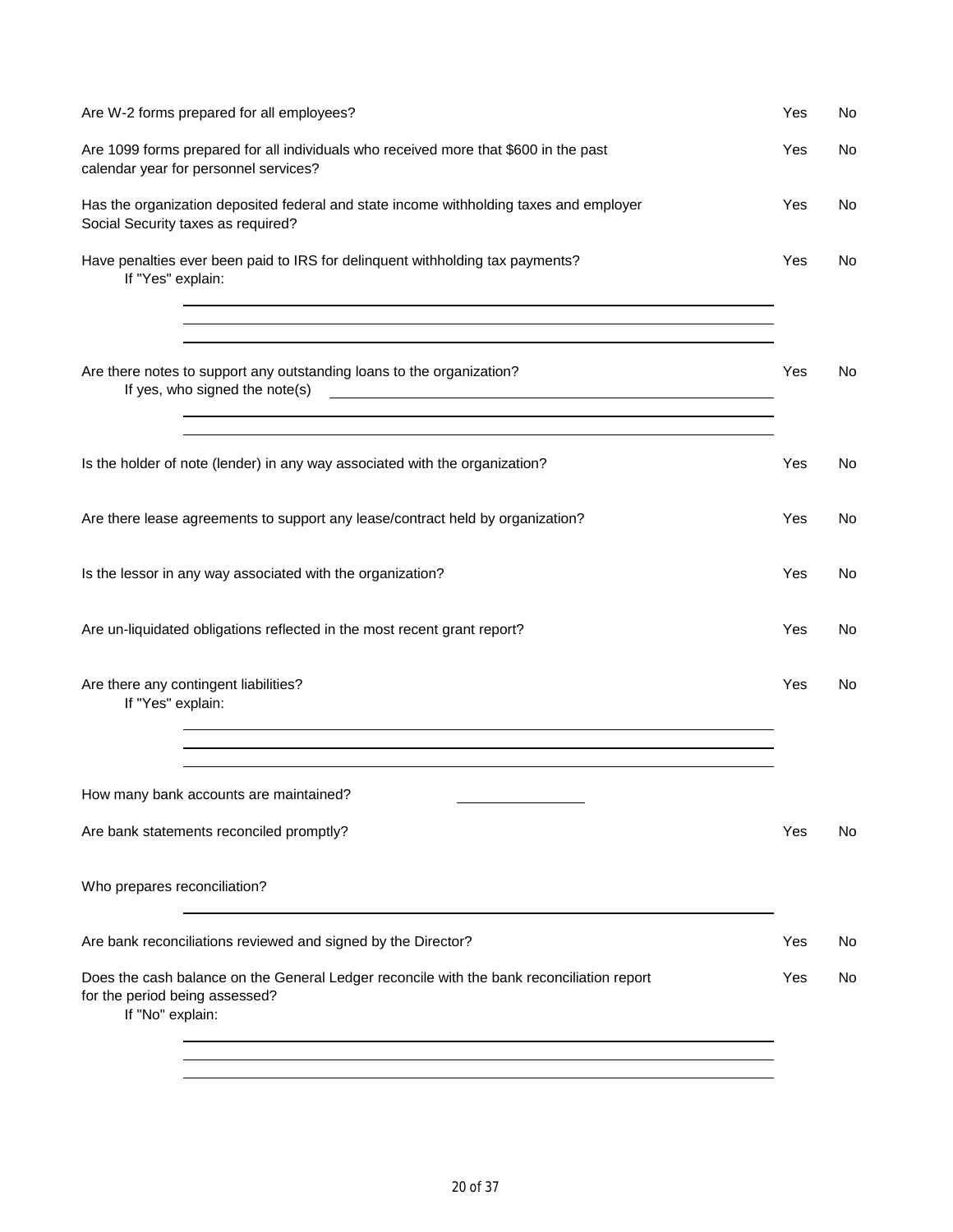Does the program follow their policies and procedures for property and equipment management? Yes No If "No" explain:

|                                      | Does the organization maintain an inventory report for all equipment/property to include:          |            |                 |
|--------------------------------------|----------------------------------------------------------------------------------------------------|------------|-----------------|
|                                      | Description of item                                                                                | Yes        | No              |
|                                      | Purchase price                                                                                     | Yes        | <b>No</b>       |
|                                      | Funding source                                                                                     | Yes        | <b>No</b>       |
|                                      | Date of purchase                                                                                   | Yes        | No              |
|                                      | Location of item<br>Condition of item                                                              | Yes<br>Yes | No<br><b>No</b> |
|                                      | Ownership of item                                                                                  | Yes        | No              |
|                                      | Were properties purchased with federal grant or contract monies approved in advance?               | Yes        | No              |
|                                      | For what properties does the organization take depreciation or use allowable costs?                |            |                 |
|                                      |                                                                                                    |            |                 |
| What method of depreciation is used? |                                                                                                    |            |                 |
|                                      |                                                                                                    |            |                 |
|                                      |                                                                                                    |            |                 |
|                                      | Are physical inventories taken of properties held by the organization at least annually?           | Yes        | No              |
| purchased with public funds?         | In the past year has program appropriately disposed of tangible property that has been<br>Explain: | Yes        | No              |
|                                      | Was revenue reported as Program Income?                                                            | Yes        | No              |
| project termination?                 | Are record retention requirements being observed? (Kept three years after                          | Yes        | No              |
|                                      | Was a certified Audit conducted for the prior fiscal year?                                         | Yes        | No              |
|                                      | Date of last audit:                                                                                |            |                 |
| Who conducted the audit?             |                                                                                                    |            |                 |
|                                      | How long has auditor been auditing the program?                                                    |            |                 |
|                                      | What process was followed in obtaining the auditor? Describe                                       |            |                 |
|                                      |                                                                                                    |            |                 |
|                                      | Did the auditor suggest any changes to the financial system or practices?                          | Yes        | No              |
|                                      | Have these changes been implemented?                                                               | Yes        | No.             |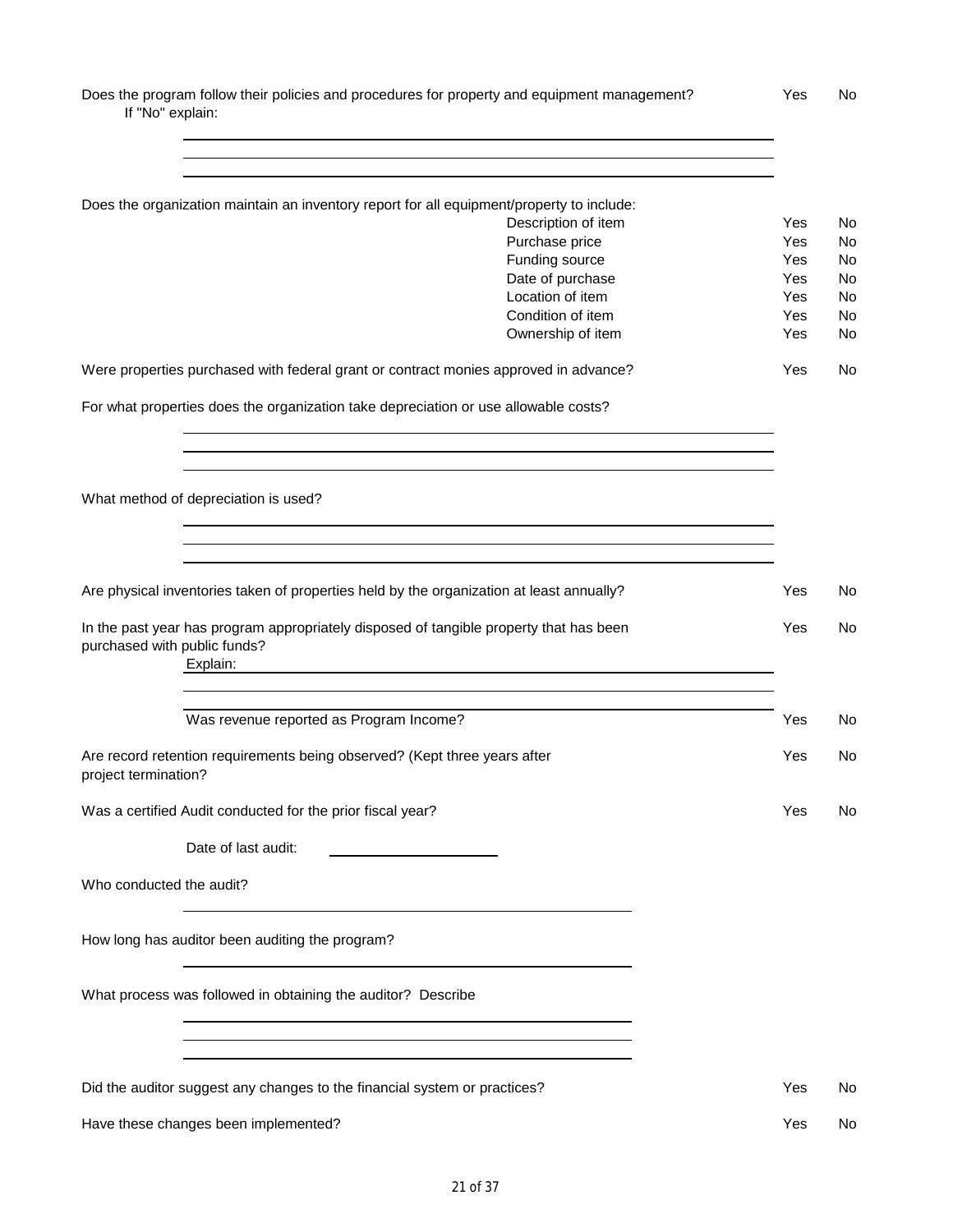| <b>Nutrition Services Incentive Program (NSIP)</b>                                                                            |                    | <b>Not Applicable</b>                                                                                                                          |     |     |
|-------------------------------------------------------------------------------------------------------------------------------|--------------------|------------------------------------------------------------------------------------------------------------------------------------------------|-----|-----|
| Does the organization have separate accounting records for Nutrition Services Incentive<br>Program?                           |                    |                                                                                                                                                | Yes | No  |
| Does the organization have Nutrition Services Incentive Program funds on hand?                                                |                    |                                                                                                                                                | Yes | No. |
| Does the organization expend Nutrition Services Incentive Program funds prior to expending<br>Federal & State Funds?          |                    |                                                                                                                                                | Yes | No. |
| Does the organization ensure that Nutrition Service Incentive Program funds are used solely<br>for the purchase of raw foods? |                    |                                                                                                                                                | Yes | No  |
| Does the expense for the last NSIP report reconcile with program records?<br>verify and list any discrepancies)               |                    | ,我们也不会有什么。""我们的人,我们也不会有什么?""我们的人,我们也不会有什么?""我们的人,我们的人,我们的人,我们的人,我们的人,我们的人,我们的人,我                                                               | Yes | No  |
| <b>Senior Employment Program (SEP)</b>                                                                                        |                    | <u> 1989 - Johann Stoff, amerikansk politiker (d. 1989)</u><br><b>Not Applicable</b>                                                           |     |     |
|                                                                                                                               |                    |                                                                                                                                                |     |     |
| Number of SEP enrollees assigned to this Contractor by AAA                                                                    |                    |                                                                                                                                                |     |     |
| How many vacant positions exist?                                                                                              |                    | How long has vacancy existed?                                                                                                                  |     |     |
| <b>Enrollee Name</b><br><u> 1980 - Andrea Andrew Maria (b. 1980)</u>                                                          | <b>Hire Date</b>   | Work Site & Supervisor<br><u> 1989 - Johann John Stone, markin biskup yn y steatr y brening yn y steatr y brening yn y steatr y brening yn</u> |     |     |
| <u> 1989 - John Stone, Amerikaansk politiker (* 1908)</u>                                                                     |                    |                                                                                                                                                |     |     |
| Has each SEP enrollee been screened for Recertification this fiscal year?<br>Date:                                            |                    |                                                                                                                                                | Yes | No  |
| Is total income for all members of the household reported for eligibility?                                                    |                    |                                                                                                                                                | Yes | No  |
| Are all SEP enrollees age eligible?                                                                                           |                    |                                                                                                                                                | Yes | No. |
| Have any waivers been approved by the AAA?<br>If "Yes" how many?                                                              | Type (Income, Age) |                                                                                                                                                | Yes | No  |
| Are the waivers justified and documented in enrollees individual file?                                                        |                    |                                                                                                                                                | Yes | No  |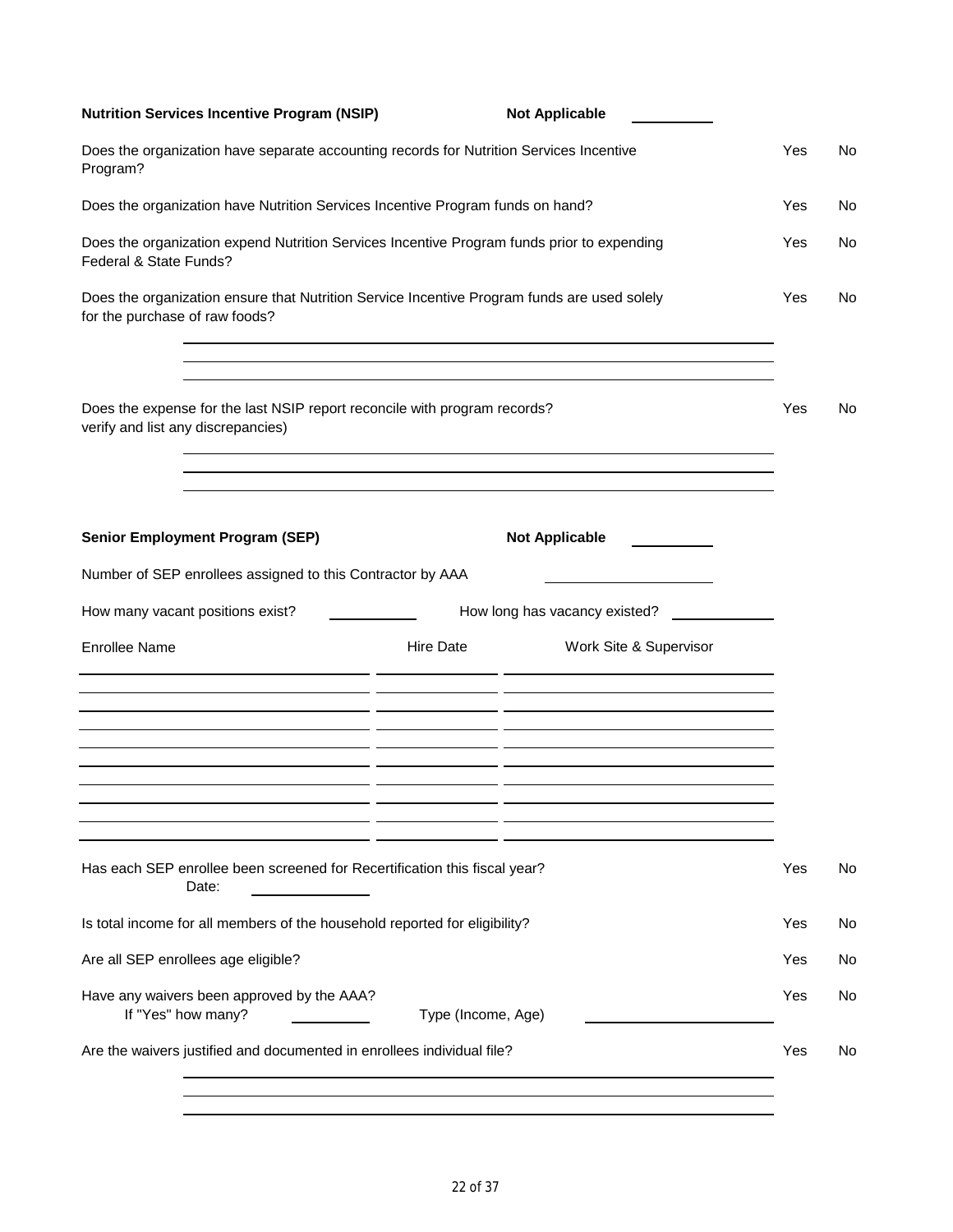| How many waivers have been awarded to this program in the last 12 months?                                                                                                                |            |          |
|------------------------------------------------------------------------------------------------------------------------------------------------------------------------------------------|------------|----------|
| Are duties assigned and listed on the Task Description Form at each work site the same as what is<br>reported and on file with the AAA?                                                  | Yes        | No       |
| Are individual work hours the same as work schedule reported to the AAA?                                                                                                                 | Yes        | No       |
|                                                                                                                                                                                          |            |          |
| Do any of the SEP enrollees work more than 20 hours per week?                                                                                                                            | Yes        | No       |
| Was prior written approval obtained from the AAA to allow enrollees to work more or less than<br>20 hours per week?<br>If so, when?                                                      | Yes        | No       |
| Are timesheets for SEP work hours kept on file and available to the AAA for review?                                                                                                      | Yes        | No       |
| Are annual and sick leave hours computed and reported correctly?                                                                                                                         | Yes        | No       |
|                                                                                                                                                                                          |            |          |
| Is Social Security and Workers Compensation expense reported in the request for reimbursement<br>(SA1) and reconcile to the amounts reflected on the General Ledger?<br>If "No" explain: | Yes        | No       |
|                                                                                                                                                                                          |            |          |
| Does the approved budget on the SA1 match the approved budget on the AAA reimbursement<br>voucher and the Notification of Grant Award (NGA).                                             | Yes        | No       |
| Does the program continue to have unexpended budget balances at the end of the fiscal year?<br>If "Yes" explain why:                                                                     | Yes        | No       |
|                                                                                                                                                                                          |            |          |
| Have monthly SA1 reports been submitted in a timely manner to the Santa Fe office as well as to<br>the SEP Manager in the Clovis office?<br>If "No" explain:                             | Yes        | No       |
|                                                                                                                                                                                          |            |          |
| Does the expense for the last SEP report reconcile with program records?<br>verify and list any discrepancies)                                                                           | Yes        | No.      |
|                                                                                                                                                                                          |            |          |
| Have any enrollees been transitioned to unsubsidized employment this fiscal year?<br>How many?<br>Reported to AAA?                                                                       | Yes<br>Yes | No<br>No |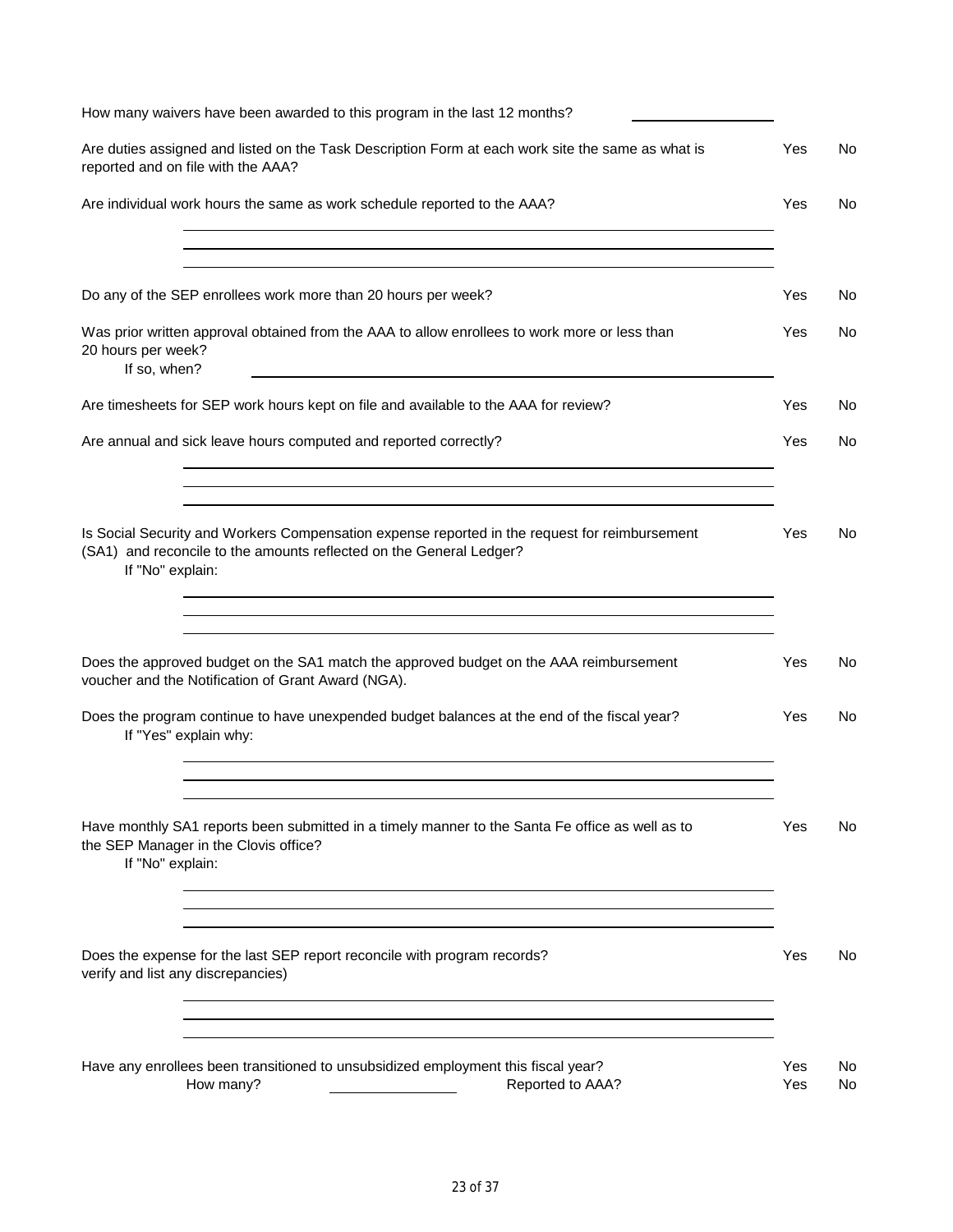# Have any SEP enrollees been terminated this year? The Contract of the Contract of the Ves No

If "Yes" explain basis for termination:

| Was an appeal requested?<br>If "Yes" how was the appeal process conducted?                                                                                                                                                                     | Yes | No  |
|------------------------------------------------------------------------------------------------------------------------------------------------------------------------------------------------------------------------------------------------|-----|-----|
|                                                                                                                                                                                                                                                |     |     |
| Is documentation in the individual(s) personnel file?                                                                                                                                                                                          | Yes | No. |
| Was any accrued annual leave paid to the enrollee when they resigned or terminated?<br>If "Yes" what amount?<br>\$                                                                                                                             | Yes | No. |
| What training has the Contractor provided to SEP enrollees?                                                                                                                                                                                    |     |     |
| List any other training that SEP enrollees acquired this fiscal year on their own or through the AAA<br>or other entities.<br>and the control of the control of the control of the control of the control of the control of the control of the |     |     |
| Is training documented in the individual SEP personnel file?                                                                                                                                                                                   | Yes | No. |
| Has contractor conducted SHIP screening for each enrollee?                                                                                                                                                                                     | Yes | No. |
| List any other Public Benefit Agencies that SEP enrollees were referred to such as?<br>QMB, Food Stamps, Commodities, Income Tax Rebate, LIHEAP, etc. an the outcome of each.                                                                  |     |     |
| How are vacancies advertised? (obtain copies)                                                                                                                                                                                                  |     |     |
| Does an established pool of applicants exist?<br>If "No" explain:                                                                                                                                                                              | Yes | No  |
| Has Contractor been able to keep the positions filled and utilize the SEP funds appropriately?<br>If "No" explain:                                                                                                                             | Yes | No. |
|                                                                                                                                                                                                                                                |     |     |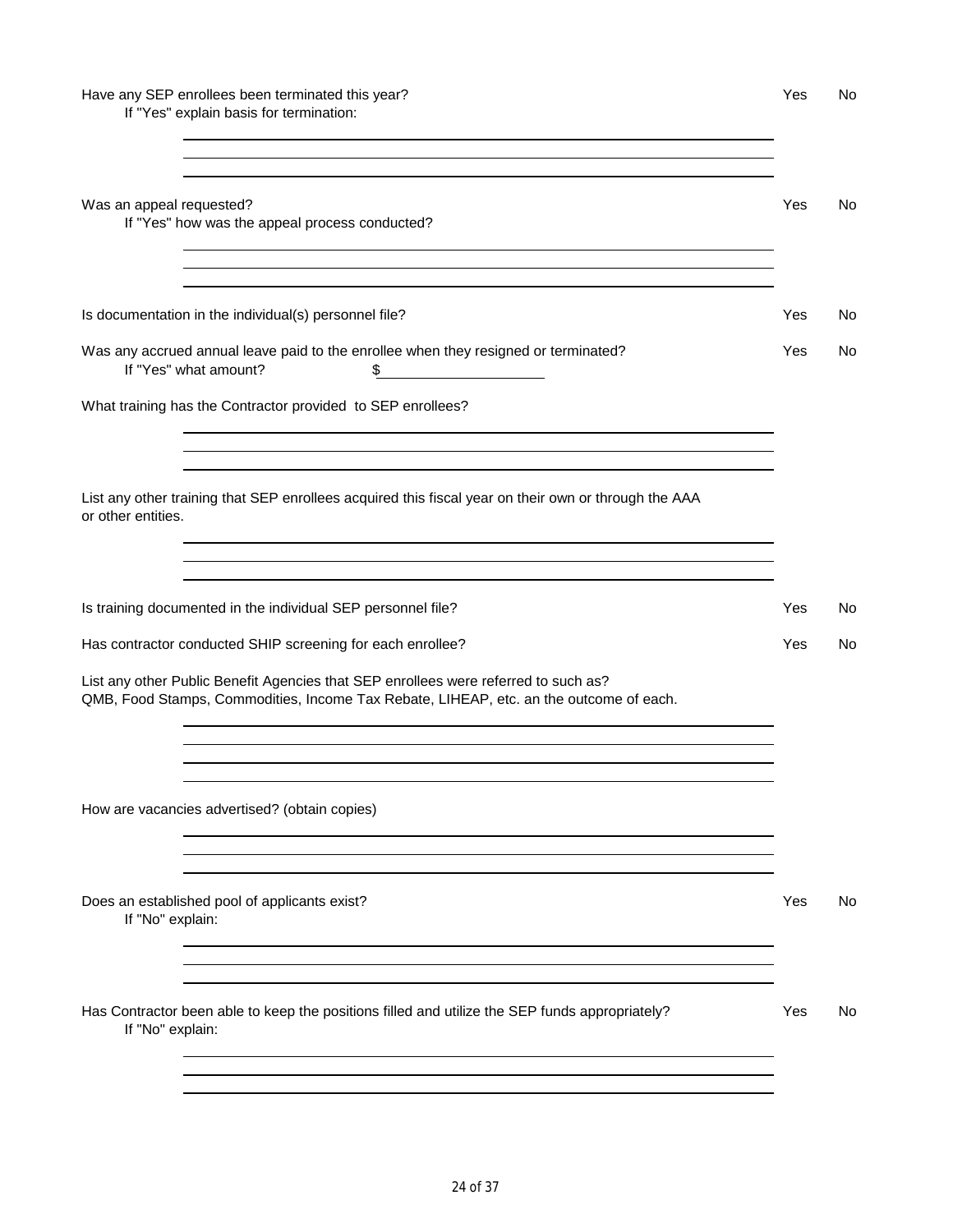Are there any problems in recruiting or retaining enrollees?

Describe how the SEP program benefits your service area.

Verify the following updated items are maintained in each SEP enrollee file:

|                                              | Enrollee 1 | Enrollee 2  | Enrollee 3  | Enrollee 4  |
|----------------------------------------------|------------|-------------|-------------|-------------|
| <b>Task Description</b><br>Work Schedule     |            |             |             |             |
| Physical Exam Form<br>Driver's License or ID |            |             |             |             |
|                                              | Enrollee 5 | Enrollee 6  | Enrollee 7  | Enrollee 8  |
| <b>Task Description</b><br>Work Schedule     |            |             |             |             |
| Physical Exam Form<br>Driver's License or ID |            |             |             |             |
|                                              |            |             |             |             |
| <b>Task Description</b>                      | Enrollee 9 | Enrollee 10 | Enrollee 11 | Enrollee 12 |
| Work Schedule                                |            |             |             |             |
| Physical Exam Form                           |            |             |             |             |
| Driver's License or ID                       |            |             |             |             |

*Note to Assessor: Conduct individual enrollee interviews using the SEP Enrollee Questionnaire.*

## **Performance Tracking**

List the staff person(s) responsible for data collection, consumer assessments, and SAMS liaison:

Does each staff person listed above have a signed confidentiality statement on file? Yes No

Do SAMS/HFA users keep their User ID's and passwords secure and confidential? The Ves No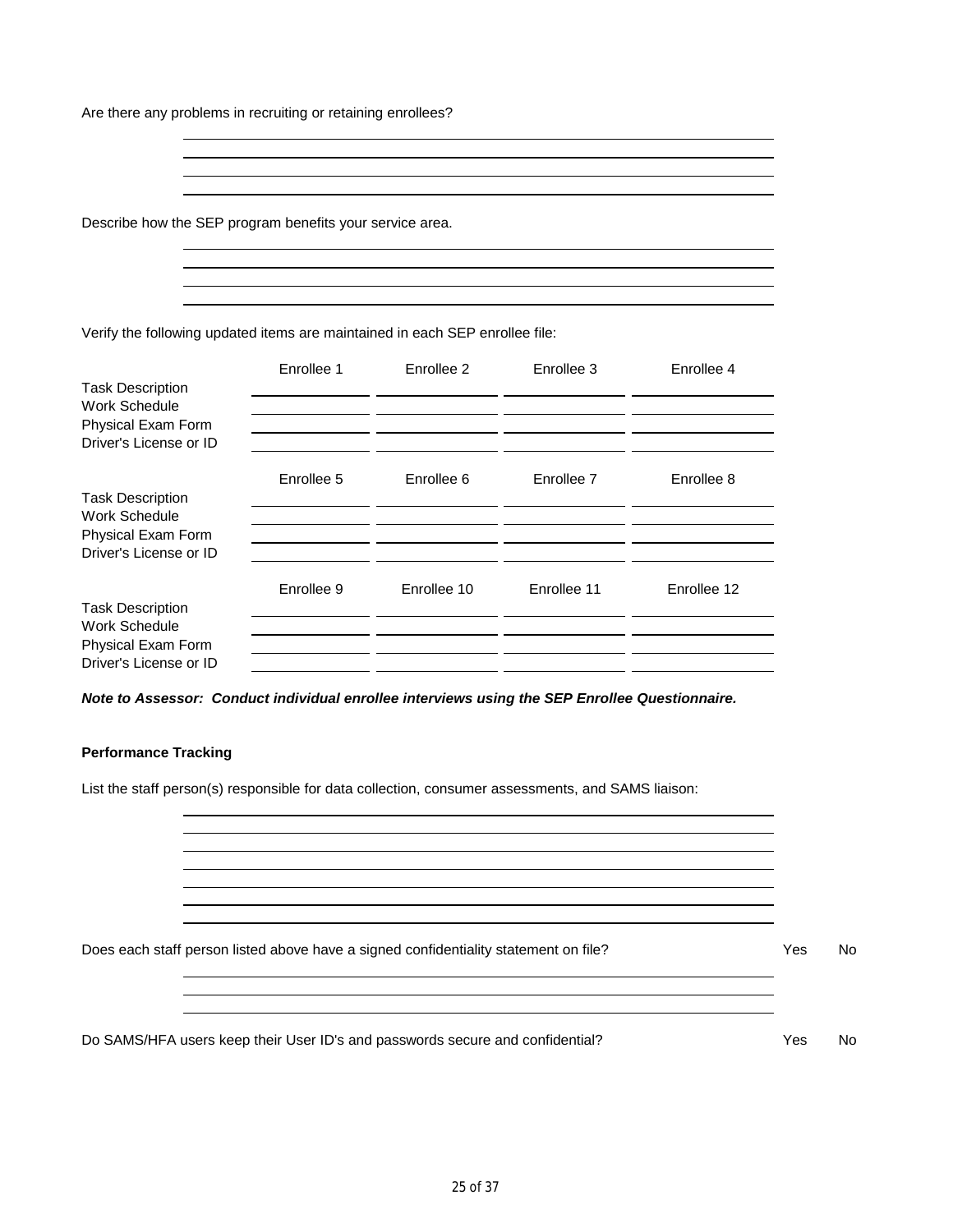Have SAMS/HFA software users received training on:

|                  |                                                                                          | General uses of SAMS              | Yes | No        |
|------------------|------------------------------------------------------------------------------------------|-----------------------------------|-----|-----------|
|                  |                                                                                          | <b>Generating Reports</b>         | Yes | No.       |
|                  |                                                                                          | <b>Printing Consumer Records</b>  | Yes | No        |
|                  |                                                                                          | <b>Using Routes</b>               | Yes | No        |
|                  |                                                                                          | Using SAMs generated Rosters      | Yes | No        |
|                  |                                                                                          | as sign-in sheets                 |     |           |
|                  | Is the Non-Metro AAA Consumer Assessment Form completed for each consumer?               |                                   | Yes | No        |
|                  |                                                                                          | <b>Nutrition Health Screening</b> | Yes | <b>No</b> |
|                  |                                                                                          | ADLs/IADLs                        | Yes | <b>No</b> |
|                  |                                                                                          | <b>Consumer Notes Page</b>        | Yes | No        |
|                  | Are reassessments performed?                                                             |                                   | Yes | No        |
|                  |                                                                                          | 2 page Consumer Record (SAMS/HFA) | Yes | <b>No</b> |
|                  |                                                                                          | <b>Nutrition Health Screening</b> | Yes | No        |
|                  |                                                                                          | ADLs/IADLs                        | Yes | No        |
|                  |                                                                                          | <b>Consumer Notes Page</b>        | Yes | No        |
|                  | Is the consumer assessment process performance in accordance with ALTSD NewMapis Policy? |                                   |     |           |
|                  | Conducted by authorized, trained employee or volunteer                                   |                                   | Yes | <b>No</b> |
|                  | Face-to-face, one-on-one in private to ensure confidentiality                            |                                   | Yes | No        |
|                  | Obtain all information on the Non-Metro AAA Consumer Assessment Form                     |                                   | Yes | No        |
|                  | Reassessments conducted as specified within specific service requirements                |                                   | Yes | No        |
|                  |                                                                                          |                                   |     |           |
|                  |                                                                                          |                                   |     |           |
|                  |                                                                                          |                                   |     |           |
|                  |                                                                                          |                                   |     |           |
|                  |                                                                                          |                                   |     |           |
| If "No" explain: | Are all in-home service recipients assessed prior to receiving services?                 |                                   | Yes | No        |
|                  |                                                                                          |                                   |     |           |
|                  |                                                                                          |                                   |     |           |
|                  | Describe the process used to reconcile and balance units of service reported to AAA?     |                                   |     |           |
|                  |                                                                                          |                                   |     |           |
|                  |                                                                                          |                                   |     |           |
|                  |                                                                                          |                                   |     |           |
|                  |                                                                                          |                                   |     |           |
|                  |                                                                                          |                                   |     |           |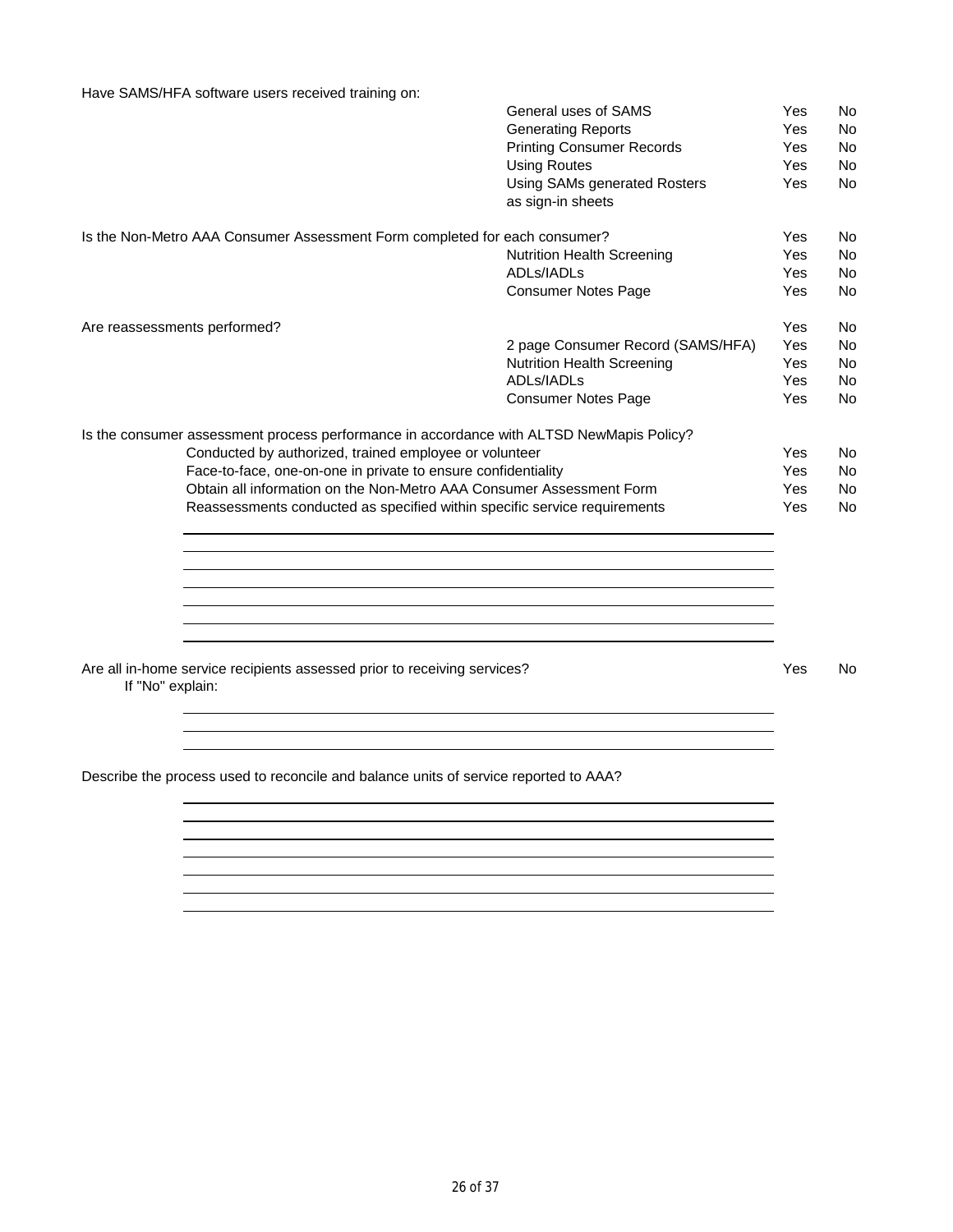#### **General Reporting Requirements**

Are required reports submitted timely?

| Meal Count Report by the 5th working day of each month                                       | Yes | No        |
|----------------------------------------------------------------------------------------------|-----|-----------|
| SA1 Report for SEP/NSIP/Expense Reimbursement by the 5th working day of each month           | Yes | <b>No</b> |
| Program Income & Local Revenue Report (PILR) by the 5th working day of each month            | Yes | <b>No</b> |
| Menus with required analysis and dietary guidelines 1 month in advance of serving            | Yes | <b>No</b> |
| Rosters and Transmittals by the 2nd working day of each month                                | Yes | <b>No</b> |
| Consumer Assessments and Reassessments on the day conducted                                  | Yes | <b>No</b> |
| Agency Summary Report (ASR) and SAMS Verification Statement                                  | Yes | <b>No</b> |
| NM Senior Employment Quarterly Report by the 10th working day following quarter              | Yes | <b>No</b> |
| Quarterly Profit & Loss financials or Trial Balance by the 7th working day following quarter | Yes | <b>No</b> |
| Quarterly Monitoring Report by the 15th day following quarter                                | Yes | <b>No</b> |
|                                                                                              |     |           |

# *Section III. Service Delivery*

How does the program determine eligibility of Older American Act Services?

Is the following documentation maintained in participant files?

|                                       | Non-Metro AAA Consumer Assessment Form                | Yes | No. |
|---------------------------------------|-------------------------------------------------------|-----|-----|
|                                       | Reassessment Form                                     | Yes | No. |
|                                       | Follow-up for "At-Risk"                               | Yes | No. |
|                                       | <b>Consumer Notes</b>                                 | Yes | No. |
|                                       | Care Plan, if applicable                              | Yes | No. |
|                                       | Letter of Agreement/Understanding, if applicable      | Yes | No. |
|                                       | Signed copy of In-Home Client's Rights, if applicable | Yes | No. |
|                                       | Progress Notes, if applicable                         | Yes | No. |
|                                       | Determination of service level need                   | Yes | No. |
|                                       | Participant Code of Conduct                           | Yes | No. |
|                                       | Discontinuance of Service Form, if applicable         | Yes | No. |
| Is there a referral process in place? |                                                       | Yes | No. |

| Are referrals documented? (Review)                                                             | Yes | No |
|------------------------------------------------------------------------------------------------|-----|----|
| Does the organization have a grievance procedure for participants who are dissatisfied with or | Yes | No |

denied services?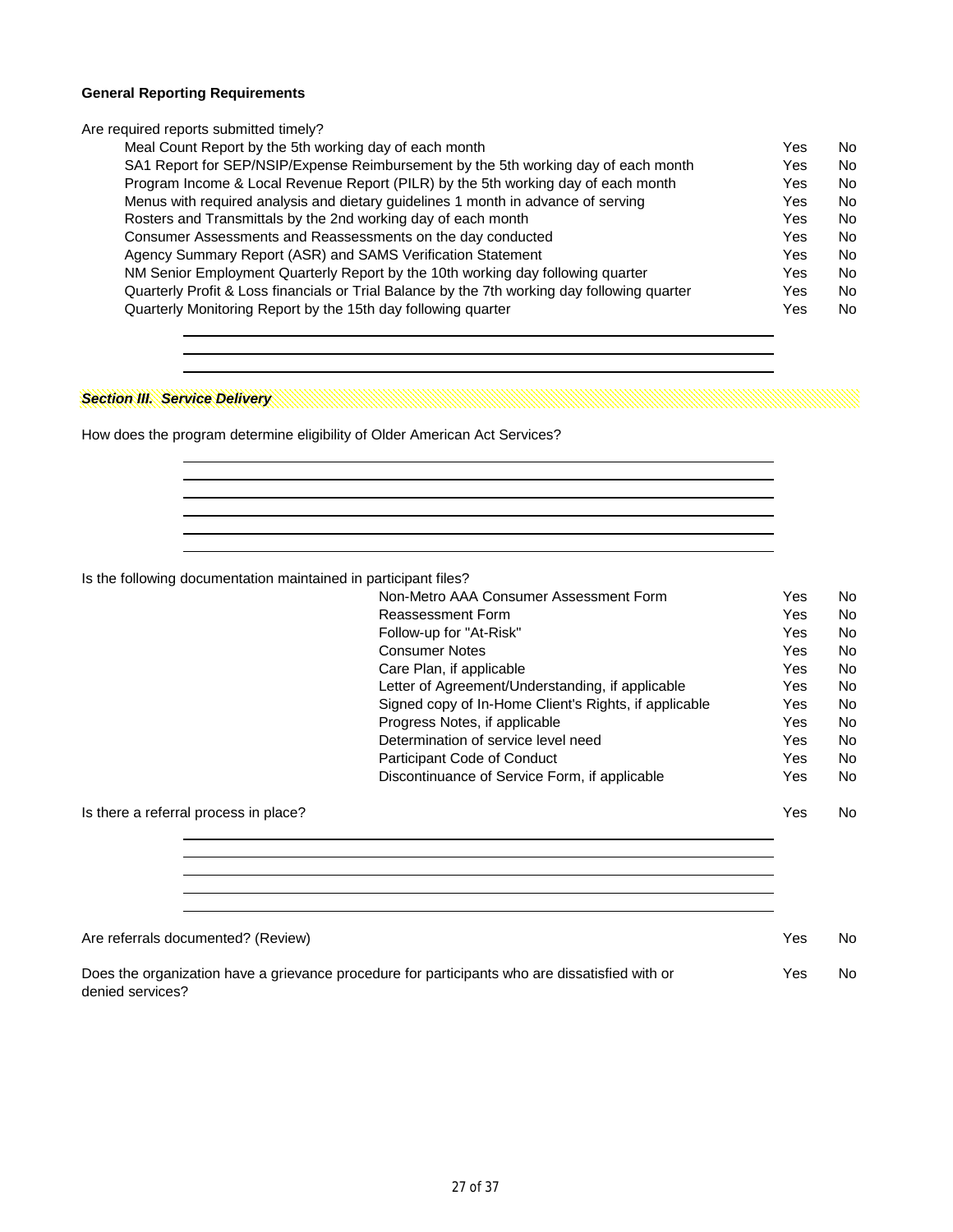Describe the method used to assure that services provided will promote the following rights of participants who receive such services.

1. The right to be treated with respect and dignity.

2. The right to voice a grievance regarding services, without discrimination or reprisal as a result of voicing such grievance.

3. The right to confidentiality of records.

4. The right to receive needed support and services in an atmosphere of sincere interest and concern.

In addition, in-home service clients have:

5. The right to participate in the development of care plans.

6. The right to be informed in advance about each in-home service provided and about any change in services.

7. The right to have the property of such individual treated with respect.

8. The right to be fully informed (orally and in writing), in advance of receiving an in-home service, of such individual's rights and responsibilities.

9. The right to be encouraged and supported in maintaining one's independence to the extent that conditions and circumstances permit and to be involved in program of services designed to promote personal independence.

What efforts are in place to expand services?

Describe efforts to ensure quality and effectiveness of services provided.

How many vehicles does the organization have?

How many are ADA compliant (wheelchair lifts, etc.)?

Describe the condition of each vehicle.

Are all vehicles licensed and insured? The state of the state of the state of the state of the state of the state of the state of the state of the state of the state of the state of the state of the state of the state of t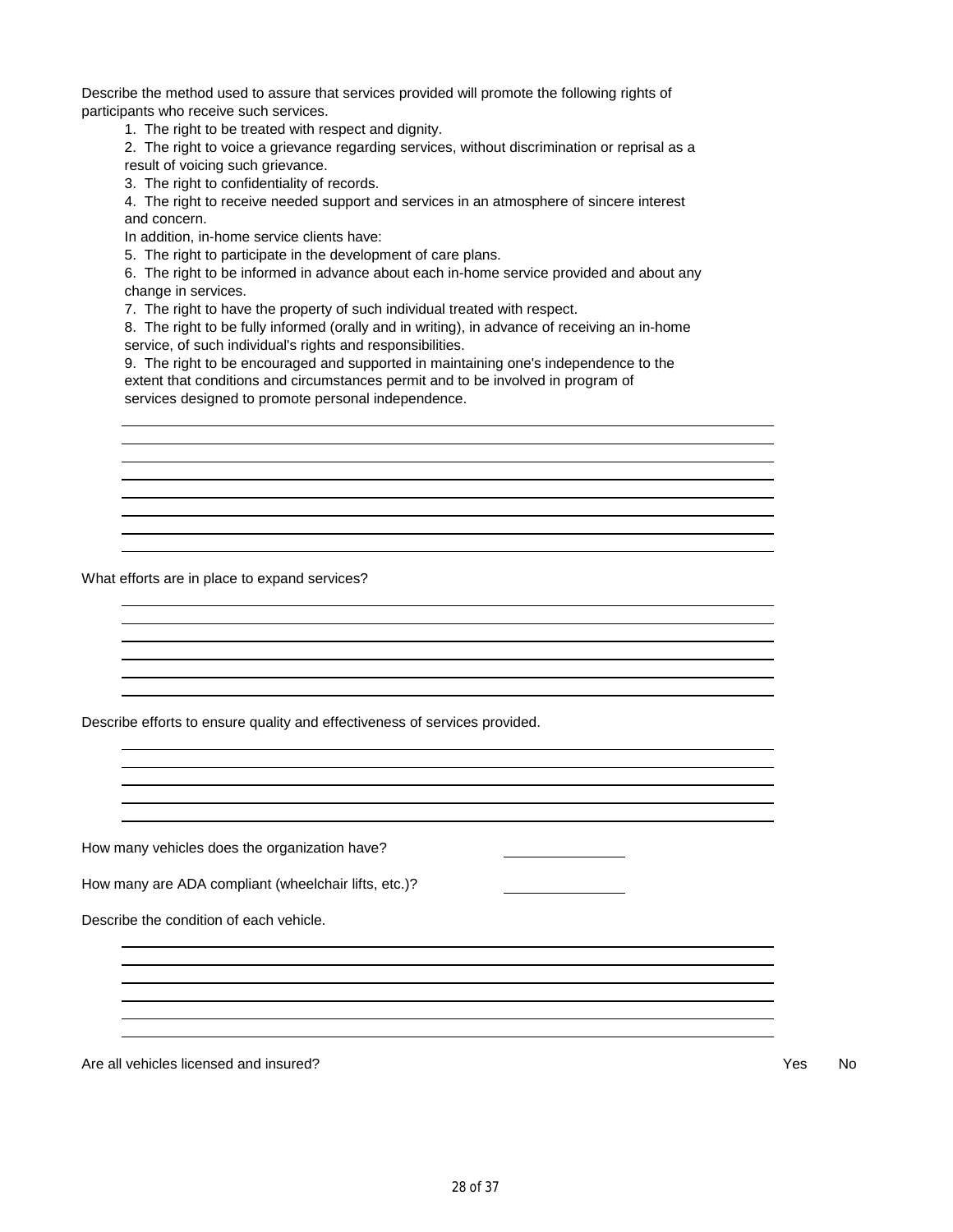## Have any vehicles been in an accident in the last six months?<br>
Is there a policy report on file?<br>
Yes No Is there a policy report on file? Yes No Was AAA informed? The Mass ACC of the Mass ACC of the Mass ACC of the Mass ACC of the Mass ACC of the Mass ACC of the Mass ACC of the Mass ACC of the Mass ACC of the Mass ACC of the Mass ACC of the Mass ACC of the Mass ACC

How many hours does each driver work?

Do all drivers have a valid and properly classified driver's license? The Monocommunication of the No

What percentage of time does each driver spend on the following:

|                                                    | 1 | 2 | 3 | 4 | 5 | 6 | 8 |     |    |
|----------------------------------------------------|---|---|---|---|---|---|---|-----|----|
| Delivering meals                                   |   |   |   |   |   |   |   |     |    |
| Transporting to/from center                        |   |   |   |   |   |   |   |     |    |
| Shopping assistance                                |   |   |   |   |   |   |   |     |    |
| Medical appointments                               |   |   |   |   |   |   |   |     |    |
| <b>Recreation activities</b>                       |   |   |   |   |   |   |   |     |    |
| Home visits                                        |   |   |   |   |   |   |   |     |    |
| Total                                              |   |   |   |   |   |   |   |     |    |
|                                                    |   |   |   |   |   |   |   |     |    |
| Are transportation logs maintained?                |   |   |   |   |   |   |   | Yes | No |
| Including:                                         |   |   |   |   |   |   |   |     |    |
| Beginning and ending mileage                       |   |   |   |   |   |   |   | Yes | No |
| Driver's Name                                      |   |   |   |   |   |   |   | Yes | No |
| Beginning and ending time                          |   |   |   |   |   |   |   | Yes | No |
| Location and destination                           |   |   |   |   |   |   |   | Yes | No |
| Client's name                                      |   |   |   |   |   |   |   | Yes | No |
| Fuel purchase                                      |   |   |   |   |   |   |   | Yes | No |
| Daily maintenance check (oil, tire pressure, etc.) |   |   |   |   |   |   |   | Yes | No |

How often do drivers attend training? What type?

Are volunteer drivers utilized? Yes No

What identification does staff use prior to entering a client's home?

In the event of an emergency (medical, behavioral, etc.) what is the procedure to be followed by staff?

Is there a waiting list for any service? The Contract of the Contract of the Contract of the Contract of the Contract of the Contract of the Contract of the Contract of the Contract of the Contract of the Contract of the C

List - how many on the list and length of time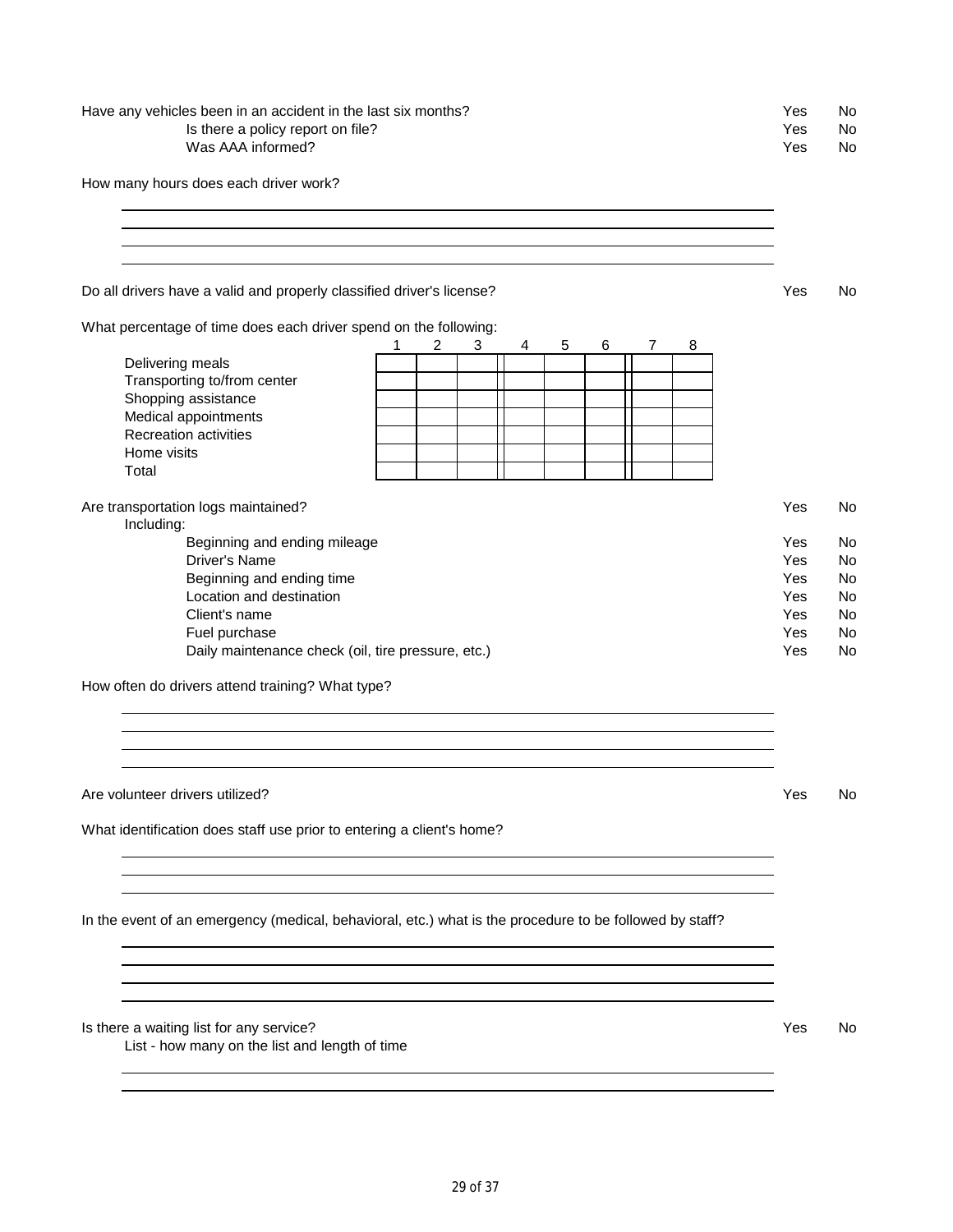What action is taken if a consumer is identified as high nutritional risk?

| <b>Nutrition Services</b>                                                                                                                   |                                                                            |         |          |                    | <b>Not Applicable</b> |           |
|---------------------------------------------------------------------------------------------------------------------------------------------|----------------------------------------------------------------------------|---------|----------|--------------------|-----------------------|-----------|
|                                                                                                                                             |                                                                            | Current |          | Posted             | Inspection Date:      | Comments: |
| <b>EID Report</b>                                                                                                                           | Yes                                                                        | No      | Yes      | No                 |                       |           |
| <b>Hood Suppression Report</b>                                                                                                              | Yes                                                                        | No      | Yes      | No                 |                       |           |
| <b>Food Service Permit</b>                                                                                                                  | Yes                                                                        | No      | Yes      | No                 |                       |           |
| Fire Inspection                                                                                                                             | Yes                                                                        | No.     | Yes      | No.                |                       |           |
| Menus (in large print)                                                                                                                      | Yes                                                                        | No      | Yes      | No                 |                       |           |
| <b>Evacuation Plan</b>                                                                                                                      | Yes                                                                        | No      | Yes      | No                 |                       |           |
| Carry out meals policy                                                                                                                      | Yes                                                                        | No      | Yes      | No                 |                       |           |
| <b>Exit Signs</b>                                                                                                                           | Location:                                                                  |         |          | <b>Illuminated</b> | Inspection Date:      | Comments: |
|                                                                                                                                             |                                                                            |         | Yes      | <b>No</b>          |                       |           |
|                                                                                                                                             | the control of the control of the control of the control of the control of |         | Yes      | No.                |                       |           |
|                                                                                                                                             |                                                                            |         | Yes      | No                 |                       |           |
|                                                                                                                                             |                                                                            |         | Yes      | No.                |                       |           |
|                                                                                                                                             |                                                                            |         | Yes      | No                 |                       |           |
|                                                                                                                                             |                                                                            |         | Yes      | No                 |                       |           |
| Fire Extinguishers:                                                                                                                         | Location:                                                                  |         | Dry      | Wet                | Inspection Date:      | Comments: |
|                                                                                                                                             |                                                                            |         |          |                    |                       |           |
|                                                                                                                                             |                                                                            |         |          |                    |                       |           |
|                                                                                                                                             |                                                                            |         |          |                    |                       |           |
| First Aid Kits:                                                                                                                             |                                                                            |         | Stocked? |                    | Yes<br>No             |           |
|                                                                                                                                             |                                                                            |         |          |                    |                       | Yes       |
| Does the site have current EID rules and regulation handbooks?<br>Are monthly site inspections performed for each kitchen? (Review reports) |                                                                            |         |          |                    |                       | Yes       |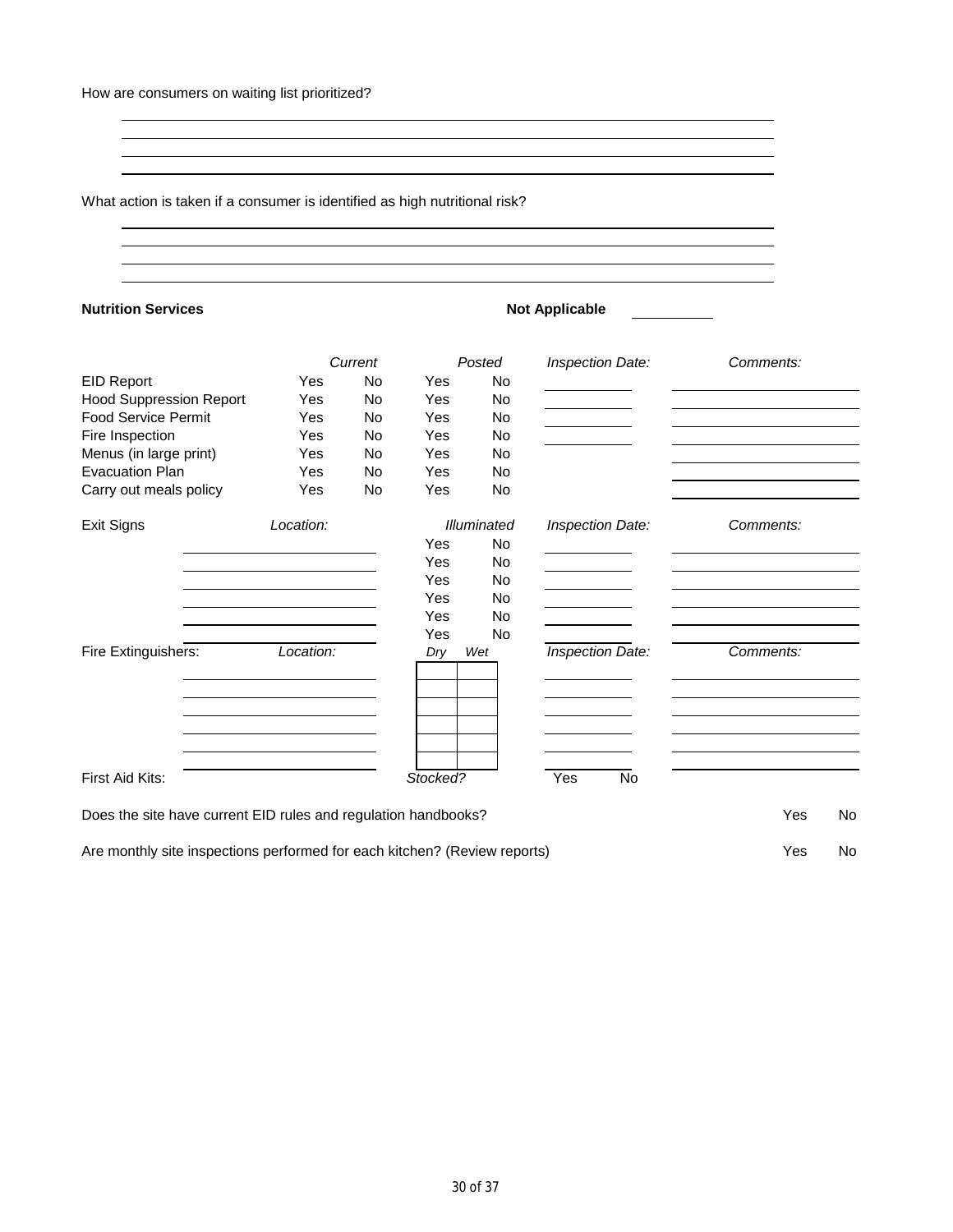| Kitchen                                        |             |          | Work |                     |           |                                     | Temperature |           |          |                  |     |         |
|------------------------------------------------|-------------|----------|------|---------------------|-----------|-------------------------------------|-------------|-----------|----------|------------------|-----|---------|
| Equipment                                      | Description | Properly |      |                     | Clean     |                                     | Log         |           | Current  |                  | in  | out     |
| Refrigerators:                                 |             | Yes      | No   | Yes                 | No        |                                     | Yes         | No        | Yes      | No               |     | $\circ$ |
|                                                |             | Yes      | No   | Yes                 | No        |                                     | Yes         | No        | Yes      | <b>No</b>        |     | $\circ$ |
|                                                |             | Yes      | No   | Yes                 | No        |                                     | Yes         | No        | Yes      | No               |     | $\circ$ |
|                                                |             | Yes      | No   | Yes                 | No        |                                     | Yes         | No        | Yes      | No               |     | $\circ$ |
|                                                |             | Yes      | No   | Yes                 | No        |                                     | Yes         | No        | Yes      | No               |     | $\circ$ |
| Freezers:                                      |             | Yes      | No   | Yes                 | No        |                                     | Yes         | No        | Yes      | No               |     | $\circ$ |
|                                                |             | Yes      | No   | Yes                 | No        |                                     | Yes         | No        | Yes      | No               |     | $\circ$ |
|                                                |             | Yes      | No   | Yes                 | No        |                                     | Yes         | No        | Yes      | No               |     | $\circ$ |
|                                                |             | Yes      | No   | Yes                 | <b>No</b> |                                     | Yes         | No        | Yes      | No               |     | $\circ$ |
|                                                |             | Yes      | No   | Yes                 | No        |                                     | Yes         | No        | Yes      | No               |     | $\circ$ |
| Store Room:                                    |             | Yes      | No   | Yes                 | No        |                                     | Yes         | <b>No</b> | Yes      | No               |     | $\circ$ |
|                                                |             | Yes      | No   | Yes                 | No        |                                     | Yes         | No        | Yes      | No               |     | $\circ$ |
| Food Item                                      |             |          |      |                     |           |                                     |             |           |          |                  |     |         |
| Steam table:                                   |             |          |      |                     |           |                                     | Yes         | No        | Yes      | No               |     | $\circ$ |
|                                                |             |          |      |                     |           |                                     | Yes         | No        | Yes      | No               |     | $\circ$ |
|                                                |             |          |      |                     |           |                                     |             |           |          |                  |     | $\circ$ |
|                                                |             |          |      |                     |           |                                     | Yes         | No        | Yes      | No               |     |         |
|                                                |             |          |      |                     |           |                                     | Yes         | No        | Yes      | <b>No</b>        |     | $\circ$ |
|                                                |             |          |      |                     |           |                                     | Yes         | No        | Yes      | No               |     | $\circ$ |
| Milk                                           |             |          |      |                     |           |                                     | Yes         | No        | Yes      | No               |     | $\circ$ |
| Dishwasher:                                    |             | Yes      | No   | Yes                 | No        |                                     | Yes         | No        |          |                  |     |         |
| Proper care of dirty dishes?                   |             | Yes      | No   | Are pans air-dried? |           |                                     | Yes         | No        |          | Dishtowels used? | Yes | No      |
| Are Bleach levels sufficient?                  |             | Yes      | No   |                     |           | Documented Bleach levels (50-100pp) |             |           |          |                  |     |         |
| Hand washing sink:                             |             | Yes      | No   | Yes                 | No        |                                     |             |           |          | Paper Towels     | Yes | No      |
|                                                |             |          |      |                     |           |                                     |             |           | Comments |                  |     |         |
| 3 compartment sink:                            |             | Yes      | No   | Yes                 | No        |                                     |             |           |          |                  |     |         |
| Hood over stove                                |             | Yes      | No   | Yes                 | No        |                                     |             |           |          |                  |     |         |
| Ice Maker                                      |             | Yes      | No   | Yes                 | No        |                                     |             |           |          |                  |     |         |
| Stove                                          |             | Yes      | No   | Yes                 | No        |                                     |             |           |          |                  |     |         |
| Oven                                           |             | Yes      | No   | Yes                 | No        |                                     |             |           |          |                  |     |         |
| Convection oven                                |             | Yes      | No   | Yes                 | No        |                                     |             |           |          |                  |     |         |
| Dough Mixer                                    |             | Yes      | No   | Yes                 | No        |                                     |             |           |          |                  |     |         |
| Deep Fryer                                     |             | Yes      | No   | Yes                 | No        |                                     |             |           |          |                  |     |         |
| Slicer                                         |             | Yes      | No   | Yes                 | No        |                                     |             |           |          |                  |     |         |
| Microwave                                      |             | Yes      | No   | Yes                 | No        |                                     |             |           |          |                  |     |         |
| Can Opener                                     |             | Yes      | No   | Yes                 | No        |                                     |             |           |          |                  |     |         |
| <b>Weight Scale</b>                            |             | Yes      | No   | Yes                 | No        |                                     |             |           |          |                  |     |         |
| Is the weight scale being used?                |             |          |      | Yes                 | No        |                                     |             |           |          |                  |     |         |
|                                                |             |          |      |                     |           |                                     |             |           |          |                  |     |         |
| How often are the grease traps cleaned?        |             |          |      |                     |           |                                     |             |           |          |                  |     |         |
| What method is used to control rodents?        |             |          |      |                     |           |                                     | How often?  |           |          |                  |     |         |
|                                                |             |          |      |                     |           |                                     |             |           |          |                  |     |         |
| Are menus submitted to AAA in a timely manner? |             |          |      |                     |           |                                     |             |           |          |                  |     |         |
|                                                |             |          |      |                     |           | <b>Breakfast</b>                    |             |           |          |                  | Yes | No.     |
|                                                |             |          |      |                     |           | Lunch                               |             |           |          |                  | Yes | No      |
| Is there participant Input?                    |             |          |      |                     |           |                                     |             |           |          |                  | Yes | No      |
| Describe:                                      |             |          |      |                     |           |                                     |             |           |          |                  |     |         |
|                                                |             |          |      |                     |           |                                     |             |           |          |                  |     |         |
|                                                |             |          |      |                     |           |                                     |             |           |          |                  |     |         |
|                                                |             |          |      |                     |           |                                     |             |           |          |                  |     |         |
|                                                |             |          |      |                     |           |                                     |             |           |          |                  |     |         |
|                                                |             |          |      |                     |           |                                     |             |           |          |                  |     |         |

Does prepared meal coincide with the posted menu? The state of the state of the SNO of the No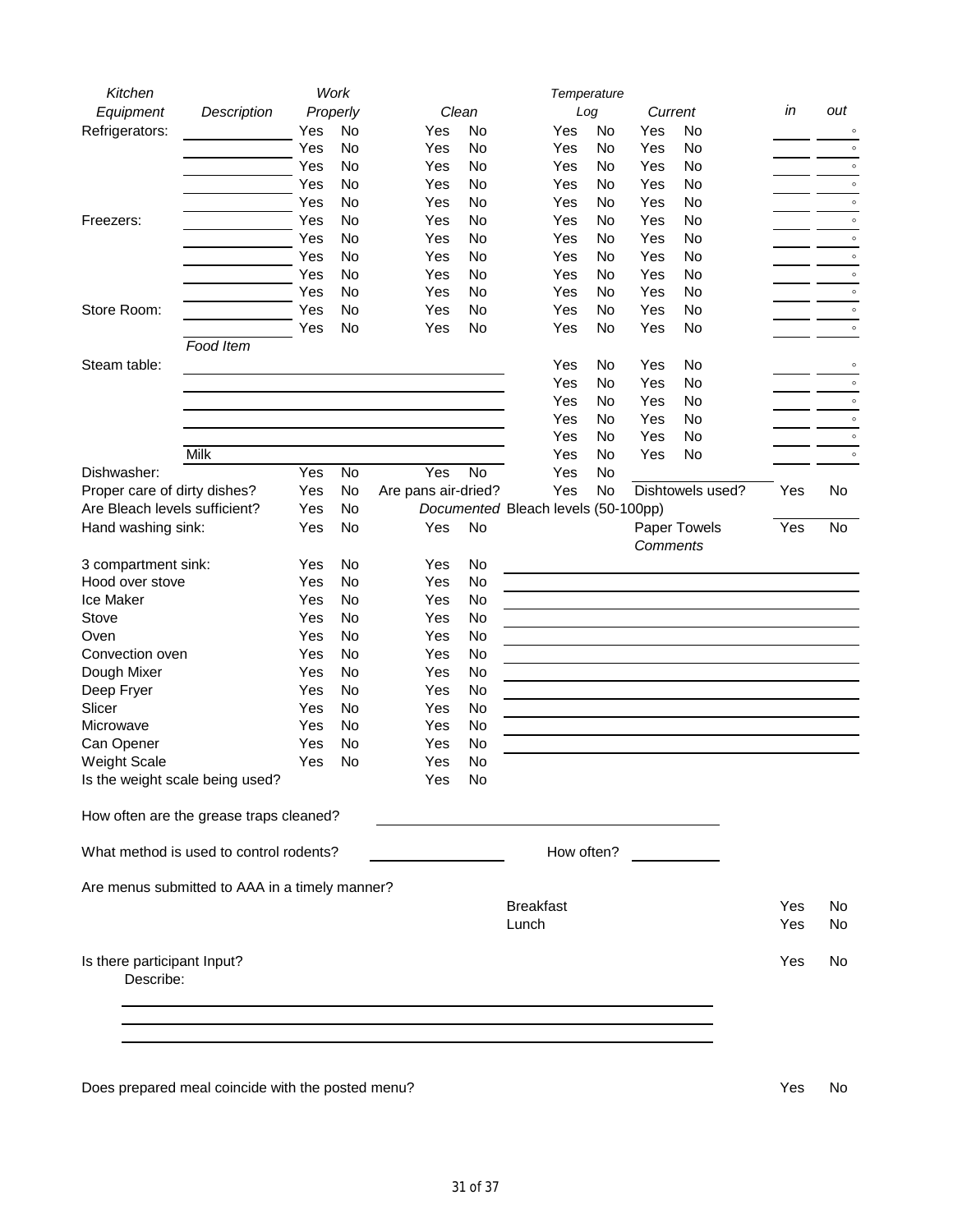| Was the same meal served to both congregate and home delivered consumers?                                                                        | Yes                                    | No                   |
|--------------------------------------------------------------------------------------------------------------------------------------------------|----------------------------------------|----------------------|
| Were recipes used and followed in today's menu?                                                                                                  | Yes                                    | No                   |
| ,我们也不会有什么。""我们的人,我们也不会有什么?""我们的人,我们也不会有什么?""我们的人,我们也不会有什么?""我们的人,我们也不会有什么?""我们的人                                                                 |                                        |                      |
|                                                                                                                                                  |                                        |                      |
|                                                                                                                                                  |                                        |                      |
| How are menus and recipes analyzed?<br>Nutritionist/Reg. Dietician<br><b>Web-Based Menus</b><br><b>Nutrition Software</b><br><b>Meal Pattern</b> |                                        |                      |
| Are menus recycled?<br>If "Yes" How often?                                                                                                       | Yes                                    | No                   |
| Who prepares the menus?                                                                                                                          |                                        |                      |
| Has the program had any request for special menus?                                                                                               | Yes                                    | No                   |
| Are Menu Substitutions utilized and documented?                                                                                                  | Yes                                    | No                   |
| Is food being prepared on site?                                                                                                                  | Yes                                    | No                   |
| Is food catered?                                                                                                                                 | Yes                                    | No                   |
| How many kitchen staff are there?                                                                                                                |                                        |                      |
| How many volunteers?                                                                                                                             |                                        |                      |
| What time does staff begin?                                                                                                                      |                                        |                      |
| What are the serving hours?                                                                                                                      |                                        |                      |
| How much time is there between preparation and serving the meal?                                                                                 |                                        |                      |
| Are the following utilized by staff and volunteers?<br>Hairnets<br>Caps<br>Aprons<br>Gloves                                                      | Yes<br>Yes<br><b>Yes</b><br><b>Yes</b> | No<br>No<br>No<br>No |
| Are portion control tools used?<br>If "No" explain:                                                                                              | Yes                                    | No                   |
| Yesterday?<br>How many meals were prepared today?                                                                                                |                                        |                      |
| How are meals forecasted?                                                                                                                        |                                        |                      |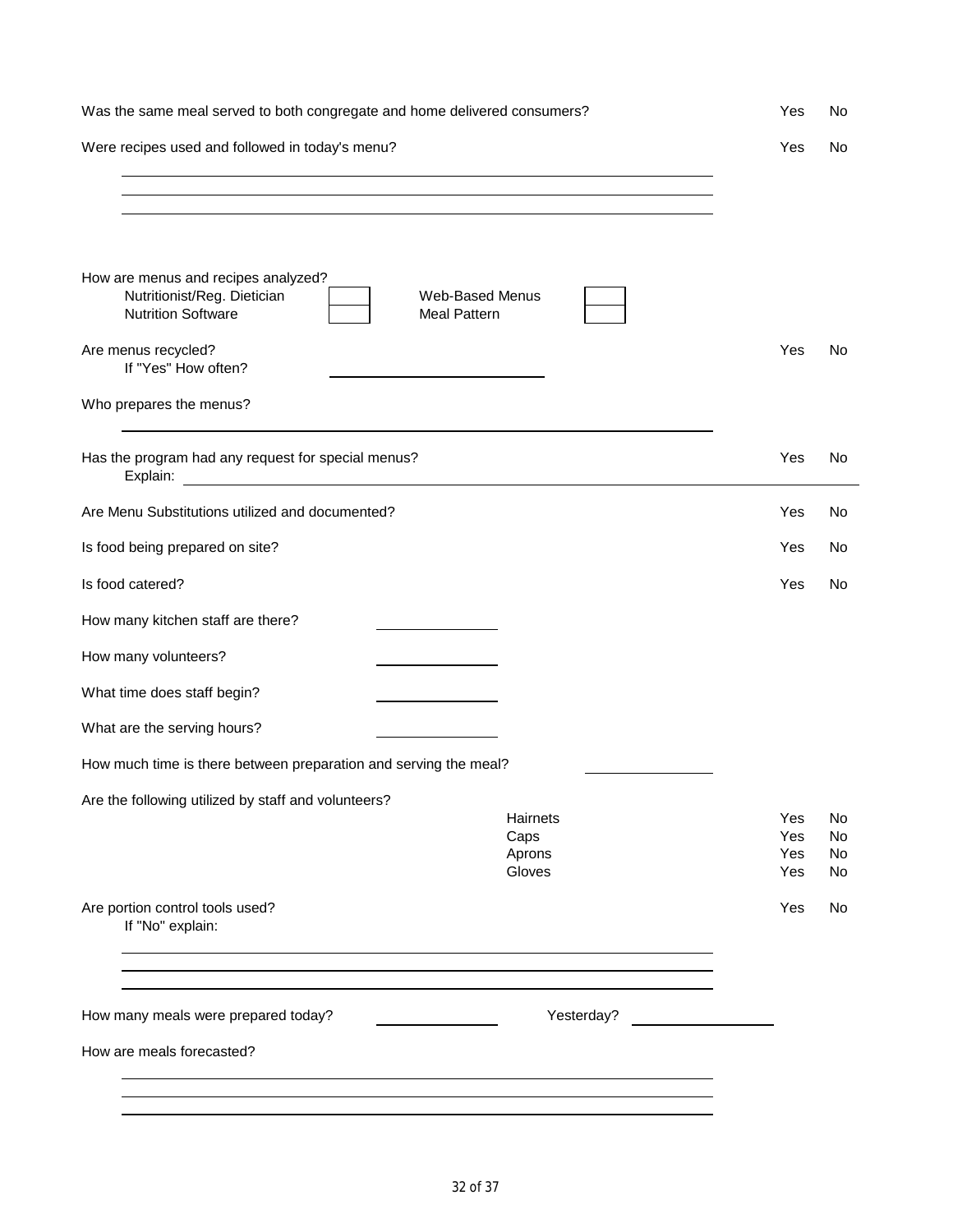| Is meal variance evaluated daily?                                                                                              | Yes        | No        |
|--------------------------------------------------------------------------------------------------------------------------------|------------|-----------|
| Is the 10% variance exceeded?                                                                                                  | Yes        | No        |
| Documented?                                                                                                                    | Yes        | No.       |
| Do participants take perishable foods home                                                                                     | Yes        | No.       |
| What is done with left over food?                                                                                              |            |           |
|                                                                                                                                |            |           |
| Are participants allowed in the kitchen area?                                                                                  | Yes        | No.       |
| Are HDM delivered at proper temperature?                                                                                       |            |           |
| Hot foods at 140 degrees or higher<br>Cold foods at 41 degrees or lower                                                        | Yes<br>Yes | No.<br>No |
| Describe sanitary procedures followed for congregate and home delivered meals.                                                 |            |           |
|                                                                                                                                |            |           |
|                                                                                                                                |            |           |
|                                                                                                                                |            |           |
| Is the 2 hour maximum rule observed?                                                                                           | Yes        | No.       |
| If "No" explain:                                                                                                               |            |           |
|                                                                                                                                |            |           |
| How are cold food packaged?                                                                                                    |            |           |
| Aluminum<br>Type of carriers being used?<br>Plastic                                                                            |            |           |
| Styrofoam<br>Type of cooling source to ensure temps?                                                                           |            |           |
| How are hot foods packaged?                                                                                                    |            |           |
| Type of carriers being used?<br>Aluminum<br>Plastic                                                                            |            |           |
| Oliver<br>Type of heating source to ensure temps?                                                                              |            |           |
|                                                                                                                                |            |           |
|                                                                                                                                |            |           |
| How often are HDM carriers cleaned and sanitized?                                                                              |            |           |
| Does anyone other than designated driver deliver meals?<br>If "Yes" identify:                                                  | Yes        | No        |
|                                                                                                                                |            |           |
|                                                                                                                                |            |           |
| Have all designated meal drivers been trained using the handbook for home delivered meals?<br>If "Yes" is training documented? | Yes<br>Yes | No<br>No  |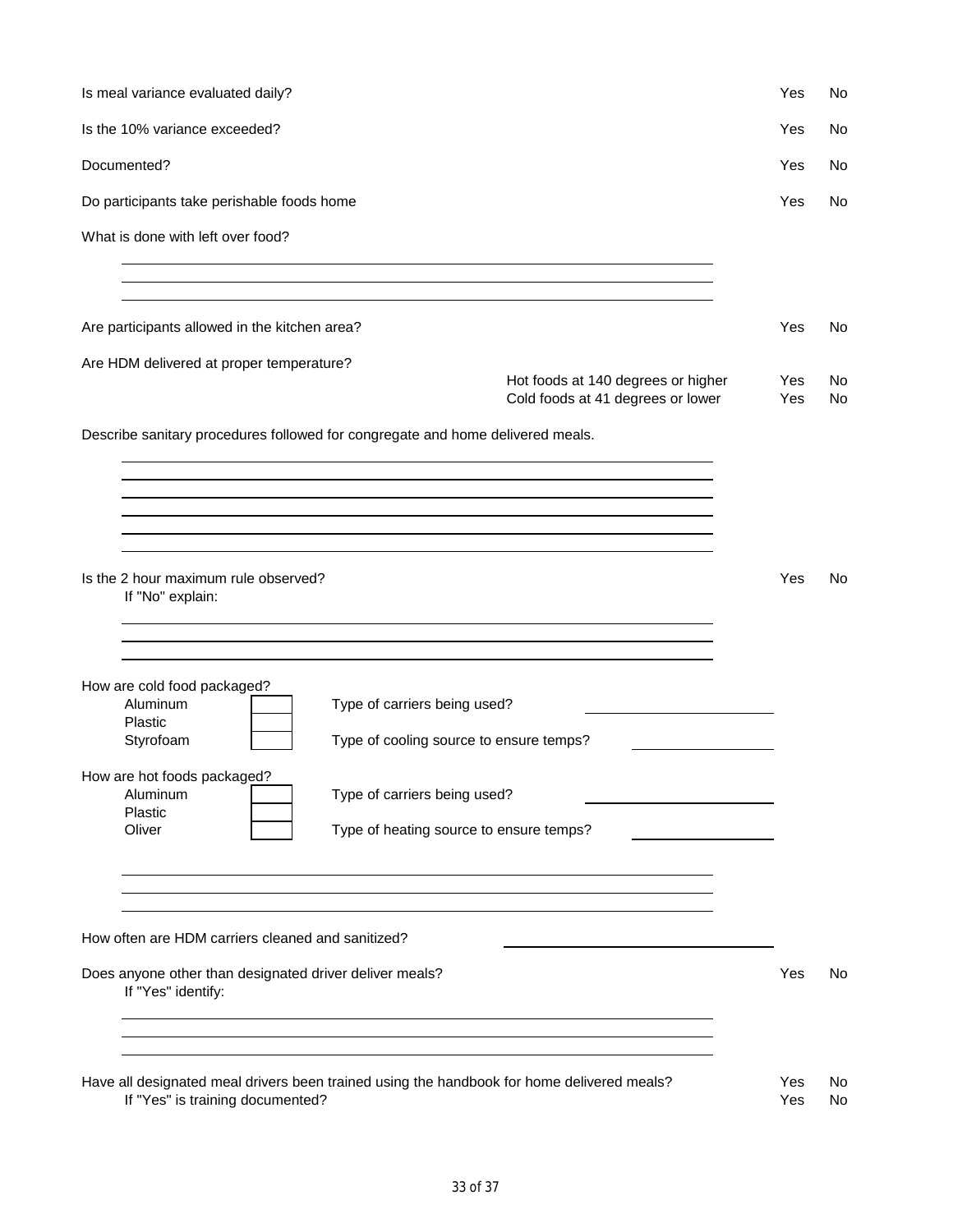What form of identification is used by employees/volunteers when entering a client's home?

What happens if a client is not home when a meal is delivered?

What procedures are in place for addressing other needs identified when providing home delivered meals to a participant?

How many HDM routes does the program have?

|       |            |                            |                     |                  |                    |         | Home Delivered Temperature Log |  |         |             |
|-------|------------|----------------------------|---------------------|------------------|--------------------|---------|--------------------------------|--|---------|-------------|
| Route | No.<br>mls | <b>Distance</b><br>(miles) | Beginning<br>(time) | Ending<br>(time) | Delivery<br>(time) |         | Hot-1 Hot-2                    |  |         | Cold2 Cold3 |
|       |            |                            |                     |                  |                    | $\circ$ | $\circ$                        |  | $\circ$ |             |
|       |            |                            |                     |                  |                    | $\circ$ |                                |  |         |             |
|       |            |                            |                     |                  |                    | $\circ$ |                                |  |         |             |
|       |            |                            |                     |                  |                    | $\circ$ | $\Omega$                       |  | $\circ$ | $\circ$     |
|       |            |                            |                     |                  |                    | $\circ$ |                                |  | $\circ$ |             |
|       |            |                            |                     |                  |                    | $\circ$ |                                |  | $\circ$ | $\Omega$    |
|       |            |                            |                     |                  |                    | $\circ$ | $\Omega$                       |  | $\circ$ | $\circ$     |

How often are shelf stable meals delivered?

| Do shelf stable meals meat the 1/3 DRI requirements?<br>If "Yes" is this documented? (Review) |                                                                       | Yes<br>Yes | No.<br>No |
|-----------------------------------------------------------------------------------------------|-----------------------------------------------------------------------|------------|-----------|
| Are instructions for handling shelf stable meals provided with each meal?                     |                                                                       | Yes        | No.       |
| What type of information is given to home delivered meal clients?                             | Menus                                                                 | Yes        | No.       |
|                                                                                               | Instructions for proper storage<br>Instructions for proper re-heating | Yes<br>Yes | No.<br>No |
| Is there a need for a test meal?                                                              |                                                                       | Yes        | No        |
| Is there a HDM temperature log? (Review)                                                      |                                                                       | Yes        | No.       |
| Who checks the HDM temperature?                                                               | How often?                                                            |            |           |
| Is a perpetual inventory being kept?<br>How often?                                            |                                                                       | Yes        | No.       |
| Is a physical inventory being kept?<br>How often?                                             |                                                                       | Yes        | No.       |
| Who maintains the inventory?                                                                  |                                                                       |            |           |
| Does the Director know how to do the inventory?                                               |                                                                       | Yes        | No        |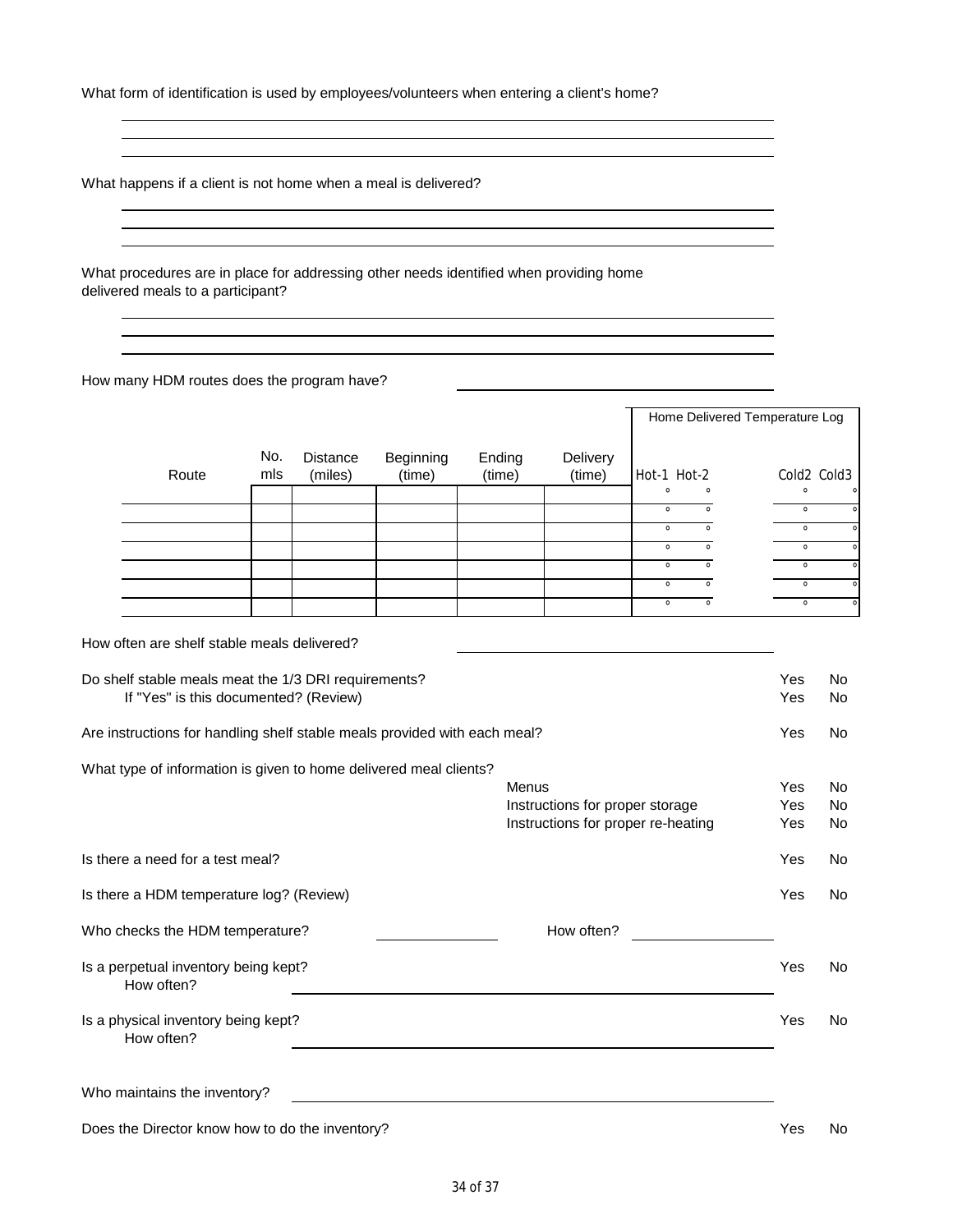| Is food cost kept on a daily basis?                                                 |         |           |            |              | Yes       | No        |
|-------------------------------------------------------------------------------------|---------|-----------|------------|--------------|-----------|-----------|
| How does the program verify local site inventories?                                 |         |           |            |              |           |           |
|                                                                                     |         |           |            |              |           |           |
| Who has access to all inventory storage spaces?                                     |         |           |            |              |           |           |
|                                                                                     |         |           |            |              |           |           |
| Who has the key?                                                                    |         |           |            |              |           |           |
|                                                                                     | Freezer |           |            | Refrigerator | Dry Foods |           |
| Is a daily usage log being utilized?                                                | Yes     | <b>No</b> | <b>Yes</b> | <b>No</b>    | Yes       | <b>No</b> |
| Are all products dated and labeled?                                                 | Yes     | <b>No</b> | Yes        | <b>No</b>    | Yes       | <b>No</b> |
| Are all products a minimum of 6" off the floor?                                     | Yes     | <b>No</b> | Yes        | <b>No</b>    | Yes       | <b>No</b> |
| Is inventory secured and locked?                                                    | Yes     | <b>No</b> | Yes        | <b>No</b>    | Yes       | <b>No</b> |
| Are food storage temperatures maintained?                                           | Yes     | <b>No</b> | Yes        | <b>No</b>    | Yes       | <b>No</b> |
| Is there adequate dry food storage?                                                 |         |           |            |              | Yes       | No        |
| Are dry products in airtight containers?                                            |         |           |            |              | Yes       | <b>No</b> |
| Procedure in place to assure oldest items used first? (FIFO method)                 |         |           |            |              | Yes       | No        |
| Is there adequate air circulation around food?                                      |         |           |            |              | Yes       | No        |
| Is storage room cool and dry?                                                       |         |           |            |              | Yes       | No        |
| How is food ordered?                                                                |         |           |            |              |           |           |
|                                                                                     |         |           |            |              |           |           |
| Who places the order? Who receives?<br>Places:                                      |         |           |            |              |           |           |
| Receives:                                                                           |         |           |            |              |           |           |
| Is a bid process used to purchase food/supplies?<br>If "Yes" how often?             |         |           |            |              | Yes       | No        |
| If "Yes" how is the bid awarded?                                                    |         |           |            |              |           |           |
|                                                                                     |         |           |            |              |           |           |
| Describe the procedure used to ensure wholesomeness of food quality.<br>Dented cans |         |           |            |              |           |           |
| Water stains on dry foods                                                           |         |           |            |              |           |           |
| Tears, holes or punctures on packaging                                              |         |           |            |              |           |           |
|                                                                                     |         |           |            |              |           |           |
| Are all damaged products dated when the product is received?                        |         |           |            |              | Yes       | No        |

Are inventory records maintained?<br>
Are inventory records maintained?<br>
Ves No

Current?

Reconcile? The Yes No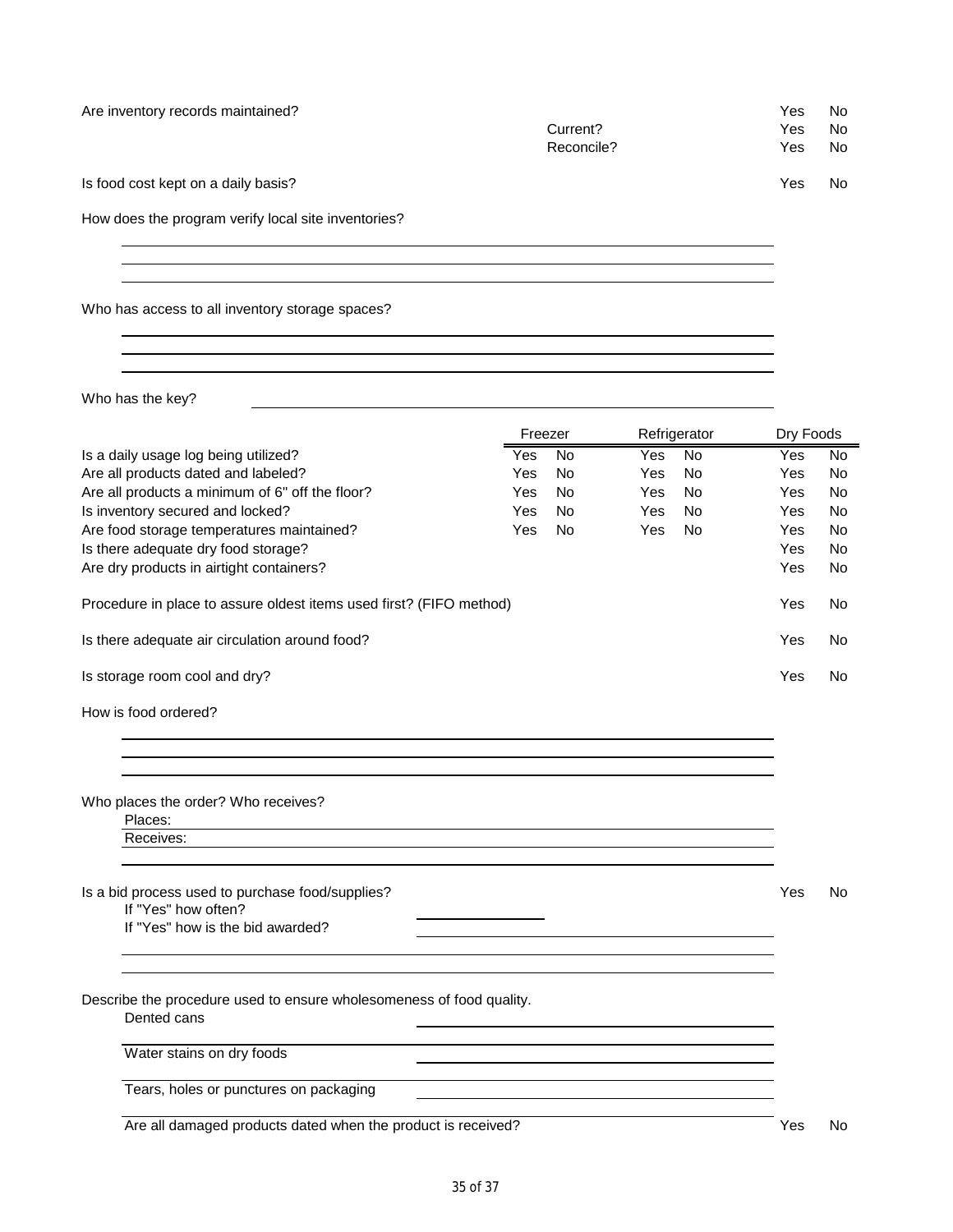|                                                                                                | <b>Inventory Sampling</b>        |           |                   |            |          |
|------------------------------------------------------------------------------------------------|----------------------------------|-----------|-------------------|------------|----------|
| Food Item                                                                                      | Observed                         | Inventory | <b>Difference</b> | Reconcile  |          |
|                                                                                                | <b><i><u>Participals</u></i></b> |           |                   | Yes        | No       |
|                                                                                                |                                  |           |                   | Yes<br>Yes | No<br>No |
|                                                                                                |                                  |           |                   | Yes        | No       |
|                                                                                                |                                  |           |                   | Yes        | No       |
|                                                                                                |                                  |           |                   | Yes        | No       |
|                                                                                                |                                  |           |                   | Yes        | No       |
|                                                                                                |                                  |           |                   | Yes        | No       |
|                                                                                                |                                  |           |                   | Yes<br>Yes | No       |
|                                                                                                |                                  |           |                   |            | No       |
| How often is nutrition training provided to all staff and volunteers?                          |                                  |           |                   |            |          |
| Is training documented? (Review)                                                               |                                  |           |                   | Yes        | No       |
| Did training include the following topic areas? (Attach copy of staff nutrition training log). | Length of Training               | Trainer   | Date              |            |          |
| <b>Thermometer Calibration</b>                                                                 |                                  |           |                   |            |          |
| <b>First Aid</b>                                                                               |                                  |           |                   |            |          |
| <b>Emergency Procedures</b>                                                                    |                                  |           |                   |            |          |
| Food Safety Temps.<br><b>Meal Preparation</b>                                                  |                                  |           |                   |            |          |
| Menu Planning                                                                                  |                                  |           |                   |            |          |
| <b>Portion Control</b>                                                                         |                                  |           |                   |            |          |
| Kitchen Safety                                                                                 |                                  |           |                   |            |          |
| Record Keeping                                                                                 |                                  |           |                   |            |          |
| <b>Nutrition Policy</b>                                                                        |                                  |           |                   |            |          |
| Sanitation<br>Personal Hygiene                                                                 |                                  |           |                   |            |          |
| Inventory                                                                                      |                                  |           |                   |            |          |
|                                                                                                |                                  |           |                   |            |          |
| Is a training plan submitted to the AAA for review?<br>Is training plan followed?              |                                  |           |                   | Yes<br>Yes | No<br>No |
| How are Nutrition Education requirements met for Congregate participants?                      |                                  |           |                   |            |          |
|                                                                                                |                                  |           |                   |            |          |
| How often is Nutrition Education provided?                                                     |                                  |           |                   |            |          |
| Is Nutrition Education documented?                                                             |                                  |           |                   | Yes        | No       |
|                                                                                                |                                  |           |                   |            |          |
| Is Nutrition Education tracked in SAMS?                                                        |                                  |           |                   | Yes        | No       |
| How are Nutrition Education requirements met for Home Delivered participants?                  |                                  |           |                   |            |          |
|                                                                                                |                                  |           |                   |            |          |
| How often is Nutrition Education provided?                                                     |                                  |           |                   |            |          |
| Is Nutrition Education documented?                                                             |                                  |           |                   | Yes        | No       |
| Is Nutrition Education tracked in SAMS?                                                        |                                  |           |                   | Yes        | No       |
| Verification                                                                                   |                                  |           |                   |            |          |